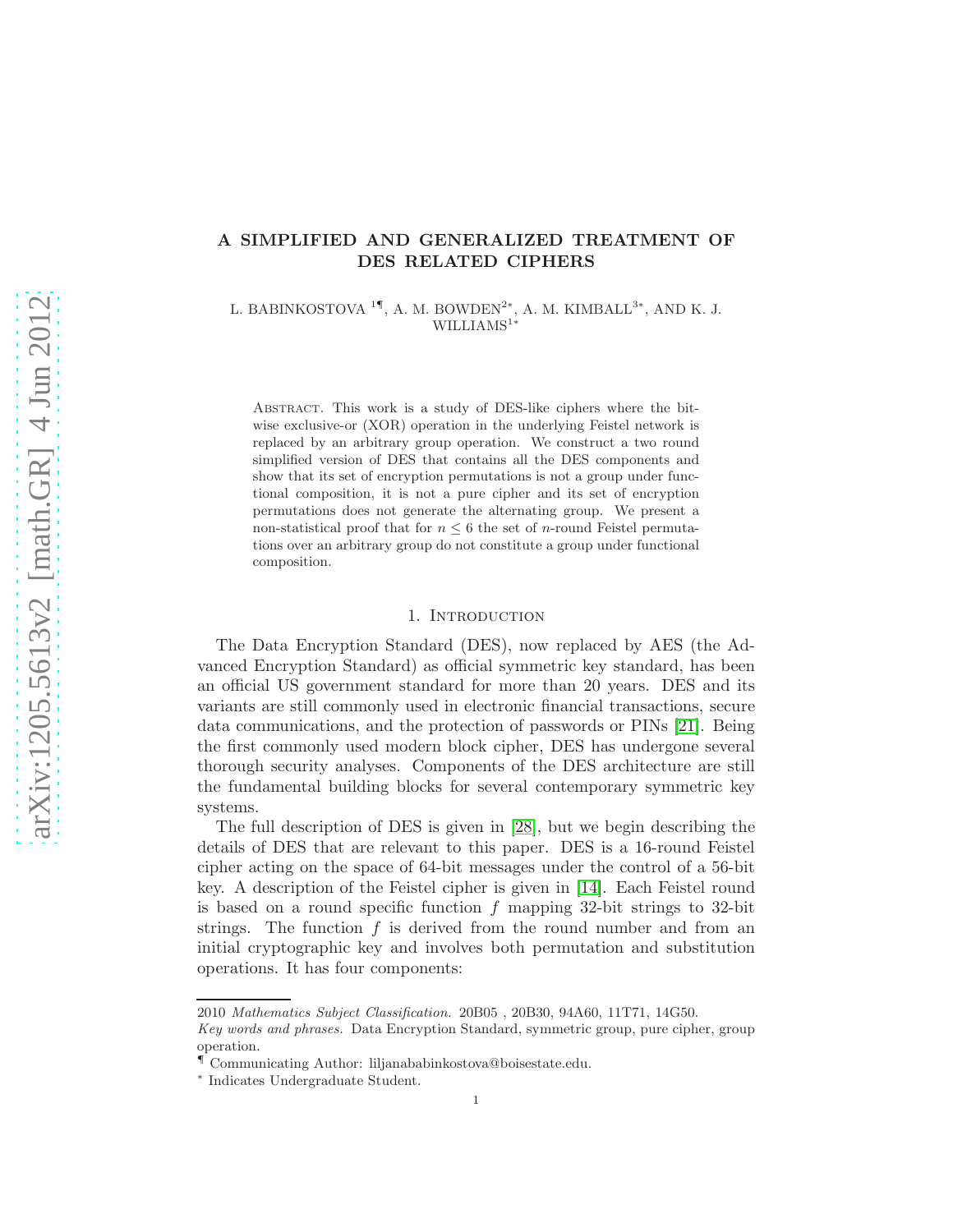2L. BABINKOSTOVA $^{1\P},$ A. M. BOWDEN<sup>2</sup>\*, A. M. KIMBALL<sup>3</sup>\*, AND K. J. WILLIAMS<sup>1</sup>\*

- (1) An expansion permutation E which expands the right-half block  $y$ from 32 bits to 48 bits.
- (2) Key mixing which combines  $E(y)$  with the subkey  $k_i$  used in round i by means of the bitwise-XOR operation.
- (3) Substitution which divides the block  $E(y) \oplus k_i$  into eight 6-bit blocks and each 6-bit block is transformed into a 4-bit block according to a non-linear transformation, provided in the form of a lookup table (S-boxes).
- (4) Permutation which rearranges the 32-bit output of the eight S-boxes according to a fixed permutation.

Processing of a 64 bit block of data uses the bitwise exclusive-or (XOR) operation defined on 48-bit strings. The set of 48-bit strings, denoted  $\{0, 1\}^{48}$ , endowed with the bitwise XOR operation denoted  $\oplus$ , is a group. This group is in fact the *external direct product*<sup>[1](#page-1-0)</sup> of 48 copies of the group  $\mathbb{Z}_2$ , which is the set  $\{0, 1\}$  endowed with the binary operation of modulo 2 addition.

For each key  $k$ , the corresponding DES encryption operation is a function, say  $T_k$ , which maps 64-bit data blocks to 64-bit blocks, and thus  $T_k$  is a function from  $\{0, 1\}^{64}$  to  $\{0, 1\}^{64}$ . For each key k,  $T_k$  is a one-to-one (and thus onto) function from  $\{0, 1\}^{64}$  to  $\{0, 1\}^{64}$ , and thus a permutation of the set  $\{0, 1\}^{64}$ . We shall call the DES encryption functions *DES permutations*. The set of DES permutations is a subset of the symmetric group  $\mathsf{S}_{2^{64}}$  which has  $(2^{64})!$  elements.

If the set of DES permutations were closed under functional composition (and thus a subgroup of  $S_{2^{64}}$ ) then multiple encryption using several DES keys would be equivalent to a single encryption by a single DES key. In this case security features of systems like Triple-DES would not exceed that of DES. It has been known since the 1990's that the set of DES encryption permutations does not constitute a group under the operation of functional composition. In [\[7\]](#page-21-1) the authors presented a statistical test to show that the indexed set of permutations is not closed under functional composition and so is not a group.

Our work is a study of cryptosystems with DES-like architecture, but for which the bitwise exclusive-or (XOR) operation in the underlying Feistel network is replaced by a binary operation in an arbitrary finite group. The idea of replacing the XOR operation in DES with another operation has been considered by several authors: Biham and Shamir [\[4\]](#page-21-2) show that replacing some of the XOR operations in DES with additions modulo  $2^n$ , makes their differential attack less powerful. Carter, Dawson, and Nielsen [\[8\]](#page-21-3) show a similar phenomenon when the XOR operation in DES is replaced by addition using a particular Latin Square. Patel, Ramzan and Sundaram [\[23\]](#page-22-2) studied Luby-Rackoff ciphers over arbitrary finite groups. They constructed a four round Luby-Rackoff cipher, operating over finite groups of

<span id="page-1-0"></span><sup>&</sup>lt;sup>1</sup>See Chapter 8 of [\[15\]](#page-21-4) for information on external direct products.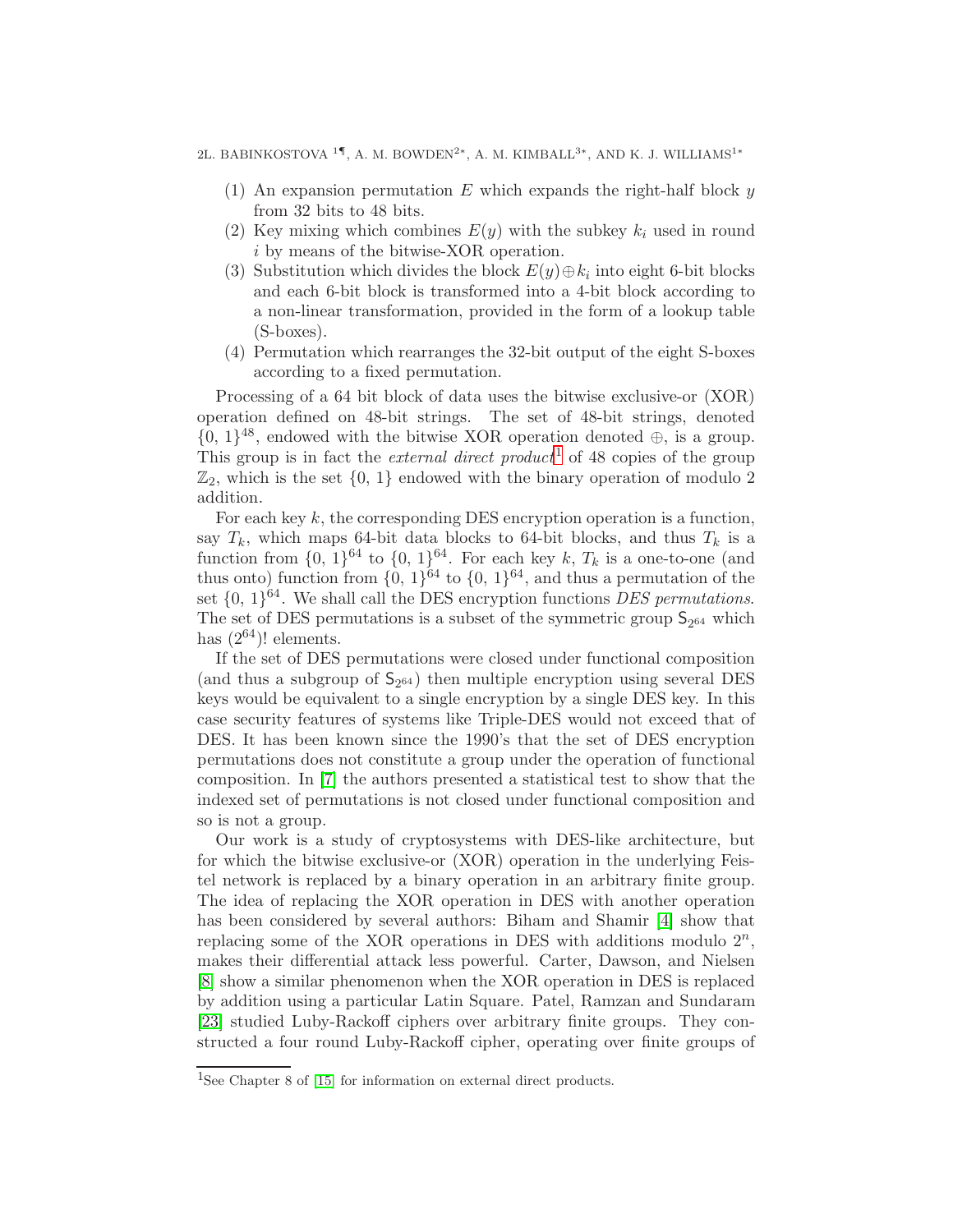characteristic greater than 2, and showed that such a cipher is secure against adaptive chosen plaintext and adaptive chosen ciphertext attacks, has better time/space complexity and uses fewer random bits than the previously considered Luby-Rackoff ciphers based on the group  $\mathbb{Z}_2$  with an XOR operation. As with DES, the Luby-Rackoff cipher involves the use of Feistel permutations independently keyed with pseudorandom functions.

Before our investigation there was no information on whether the set of encryption permutations of such systems based on a different finite group operation is closed under functional composition. We show that, in nonpathological cases, for  $n \leq 6$  the set of encryption permutations generated by n-round Feistel permutations is not closed under functional composition. We must also note that we found a fairly simple deductive proof of this fact instead using statistical tests as in [\[7\]](#page-21-1).

Knowing the order of the group generated by the encryption permutations is also an important algebraic question about the security of the cryptosystem. Coppersmith and Grossman have shown [\[11\]](#page-21-5) that in principle DES-like components can generate any permutation of the alternating group  $A_{2^{64}}$  (all even permutations, i.e. those that can be represented by an even number of transpositions). In 1983 S. Even and O. Goldreich showed that DES-like functions are contained within the alternating group [\[13\]](#page-21-6). Furthermore, in 1998 R. Wernsdorf [\[29\]](#page-22-3) showed that the one-round encryption permutations of DES generate the alternating group,  $A_{2^{64}}$ . It is still not known whether 16-round DES permutations generate the alternating group. Using the special properties of the so called weak keys it has been shown in [\[10\]](#page-21-7) that the set of DES permutations generates a very large group, with a lower-bound of 2<sup>2499</sup> for its size.

In [\[2\]](#page-21-8) it is shown how the replacement of the XOR operation in the underlying Feistel network of DES with binary operation in an arbitrary finite group can affect which group is generated by the n-round DES permutations.

Since any direct analysis of DES is computationally intensive it is sometimes not feasible to directly analyze DES. Thus, simplified analogs of DES have been introduced. Such simplified versions of DES were introduced by E. Schaeffer (called S-DES) in [\[25\]](#page-22-4), and W. Trappe and L. Washington (called B-DES) in [\[27\]](#page-22-5). Both versions simulate the basic architecture of DES. As with DES, the fundamental computational structure underlying these simplified versions of DES is the group  $\mathbb{Z}_2$  endowed with the XOR operation. In [\[18\]](#page-22-6), J. Konikoff and S. Toplosky, showed that the group of permutations generated by these simplified versions of DES is in the case of S-DES the alternating group on 256 elements and in the case of B-DES the alternating group on 4096. As with DES, there was no information on whether or how the security of corresponding analogs of S-DES or B-DES is affected when the XOR operation is replaced with another group operation.

In this paper we introduce a new simplified version of DES, which we call E-DES. The main innovation in E-DES is that we base it on the finite group  $\mathbb{Z}_3$  with the operation of modulo 3 addition. We show that its set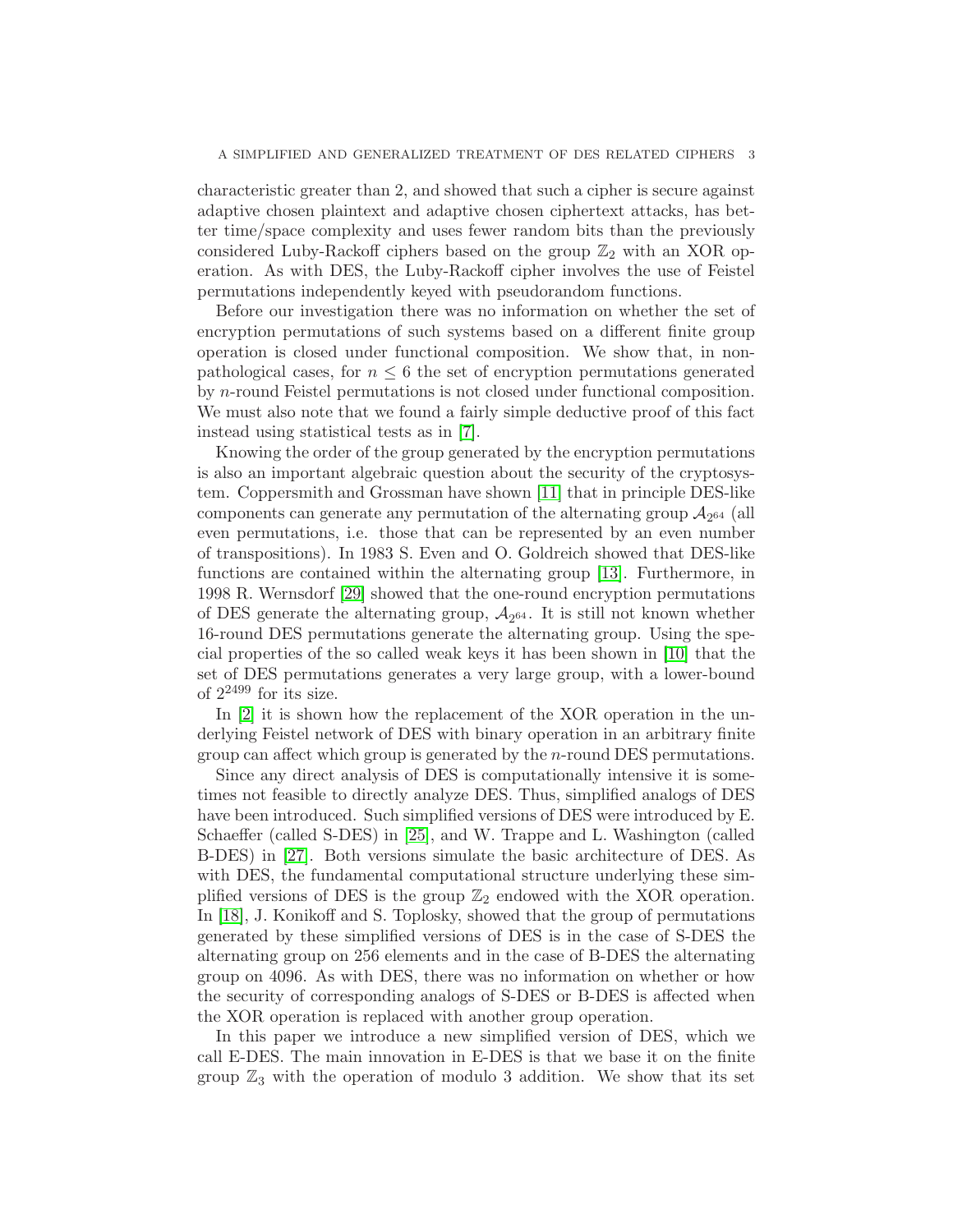4L. BABINKOSTOVA $^{1\P},$ A. M. BOWDEN<sup>2</sup>\*, A. M. KIMBALL<sup>3</sup>\*, AND K. J. WILLIAMS<sup>1</sup>\*

of encryption permutations does not form a group under functional composition. We show this both by giving a deductive proof of the statement, and by using the cycling closure test as was used in the case of DES for the same question. Also, we show that the group generated by the E-DES permutations is not the alternating group as it contains odd permutations. We gave careful attention to the known original design criteria for components of DES, particularly the substitution S-boxes, when we designed E-DES. We also show that this cryptosystem is not pure, another important property for the security of any cryptosystem.

Our construction of E-DES based on  $\mathbb{Z}_3$  can be easily adjusted to develop a cipher based on a finite group different from  $\mathbb{Z}_3$  while preserving security features of E-DES. In particular, one can use Elliptic Curve groups in anticipation that several computationally hard problems for these groups may be used to further enhance the security of a DES-like cryptosystem based on these groups. An attempt for use of the Elliptic Curve groups in DES was made in [\[1\]](#page-21-9), but unfortunately not as replacement of the bitwise operation in the underlying Feistel network.

This paper is organized as follows: In Section 2 we state several definitions and give a general description of block ciphers based on multiple round Feistel networks. In Section 3 we describe a technique of constructing Feistel functions. In Section 4 we give the specifics of the design of our instance of E-DES and give an example of an encryption in this system. In Section 5 we describe the cycling closure test and how it can be used to address various questions about the algebraic structure of any finite cryptosystem. Our results based on these tests address the question of whether the E-DES encryption permutations constitute a group under functional composition, whether the cryptosystem is pure and which group is generated by such cryptosystems. In Section 6 we address these and other group theoretic properties concerning of Feistel based block ciphers in general.

## 2. Definitions and Notation

We follow the notation and terminology of [\[16\]](#page-22-7). A cryptosystem is an ordered 4-tuple  $(M, \mathcal{C}, \mathcal{K}, T)$  where M, C, and K are called the *message* space, the *ciphertext space*, and the *key space* respectively, and where  $T$ :  $\mathcal{M} \times \mathcal{K} \to \mathcal{C}$  is a transformation such that for each  $k \in \mathcal{K}$ , the mapping  $T_k : \mathcal{M} \to \mathcal{C}$  is invertible.

For any cryptosystem  $\Pi = (\mathcal{M}, \mathcal{C}, \mathcal{K}, T)$ , let  $\mathcal{T}_{\Pi} = \{T_k : k \in \mathcal{K}\}\$  be the set of all encryption transformations. In addition, for any transformation  $T_k \in \mathcal{T}$ , let  $T_k^{-1}$  $k_k^{-1}$  denote the inverse of  $T_k$ . In a cryptosystem where  $\mathcal{M} = \mathcal{C}$ the mapping  $T_k$  is a permutation of M. We consider only cryptosystems for which  $\mathcal{M} = \mathcal{C}$ . The set of all permutations of the set  $\mathcal{M}$  is denoted  $\mathcal{S}_{\mathcal{M}}$ . Under the operation of functional composition  $S_{\mathcal{M}}$  forms a group called the symmetric group over M. The symbol  $\langle \mathcal{T}_{\Pi} \rangle$  denotes the subgroup of  $\mathcal{S}_{\mathcal{M}}$ that is generated by the set  $\mathcal{T}_{\Pi}$ .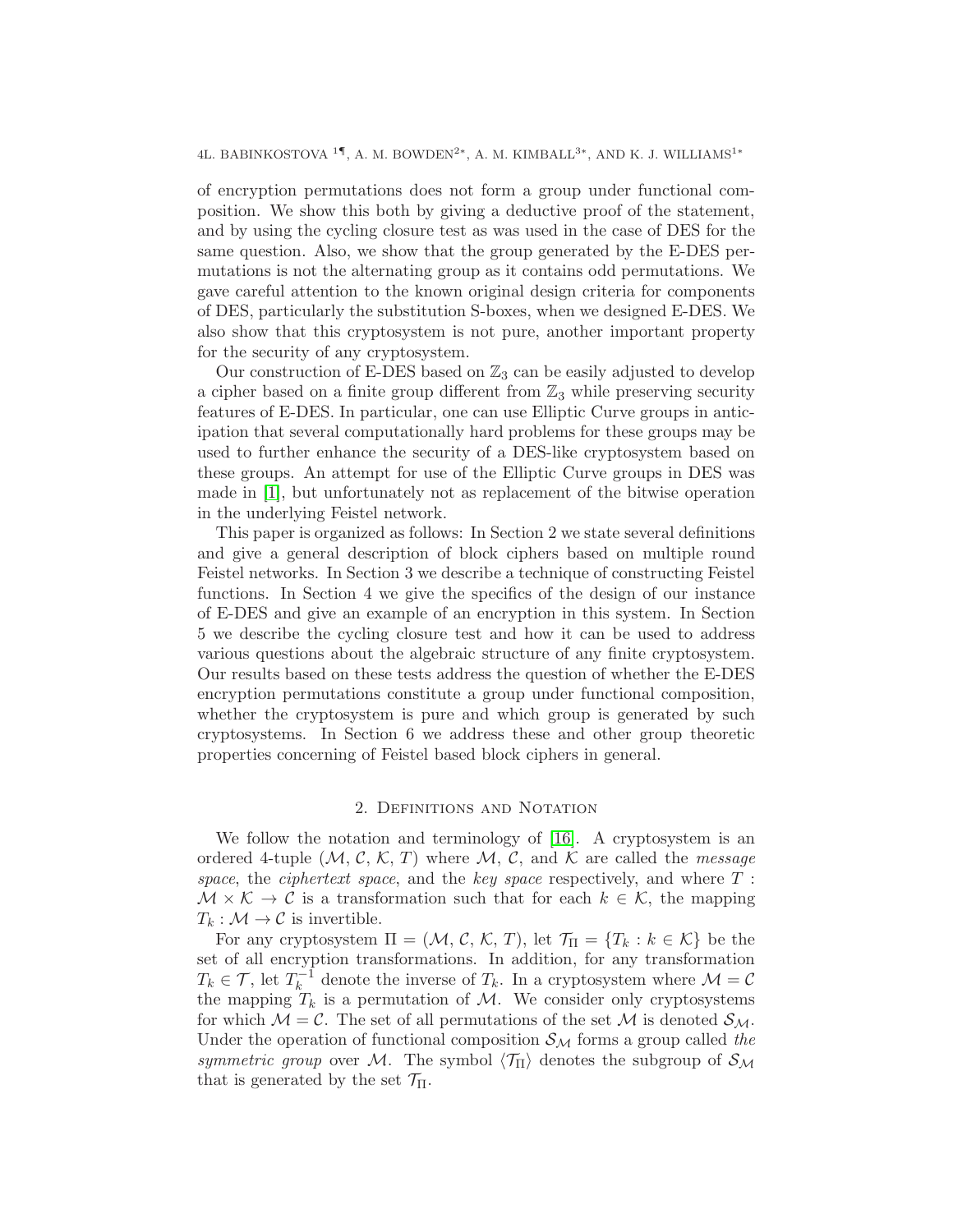A cryptosystem  $\Pi$  is called *closed* if its set  $\mathcal{T}_{\Pi}$  of encryption transformations is closed under functional composition i.e for every  $k_1, k_2 \in \mathcal{K}$  there is  $k_3 \in \mathcal{K}$  such that  $T_{k_1} T_{k_2} = T_{k_3}$ . By Theorem 3.3 from [\[15\]](#page-21-4)  $\Pi$  is closed if and only if its set of encryption transformations  $\mathcal{T}_{\Pi}$  is a group under functional composition. Thus, the cryptosystem  $\Pi$  is closed if, and only if,  $\mathcal{T}_{\Pi} = \langle \mathcal{T}_{\Pi} \rangle$ .

In [\[26\]](#page-22-8) Shannon generalized the idea of closed cipher. A cryptosystem is *pure* if and only if for every three keys  $k_1, k_2$ , and  $k_3$  there exists a key  $k_4$ such that  $T_{k_1}T_{k_2}^{-1}$  $\sum_{k_2}^{n-1} T_{k_3} = T_{k_4}$ . One can show that  $\Pi$  is pure if and only if for every  $T \in \mathcal{T}_{\Pi}$  the set  $T^{-1} \mathcal{T}_{\Pi} = \{T^{-1} T_k : k \in \mathcal{K}\}$  forms a group under functional composition. It is known that every closed cryptosystem is pure, but not every pure cryptosystem is closed.

To analyze the algebraic properties of Feistel based ciphers it is also useful to introduce the following definitions about permutation groups. For any subgroup  $S \subseteq S_{\mathcal{M}}$ , for any  $m \in \mathcal{M}$ , the set  $orb_S(m) = \{\phi(m) : \phi \in S\}$  is called the *orbit* of m under S. The set  $stab_S(m) = \{ \phi \in S : \phi(m) = m \}$  is called the *stabilizer* of  $m$  in  $S$ . In Section 5 we will make use of the following well-known theorem.

**Theorem 1.** Let S be a finite group of permutations of a set  $M$ . Then for any  $m \in M$ ,

$$
|S| = |orb_S(m)| \cdot |stab_S(m)|
$$

#### 3. Feistel Networks

A multi-round block cipher is a cipher involving the sequential application of similar invertible transformations (called round functions or round transformations) to the plaintext. All round transformations are usually key-dependent and the transformation of round  $i$  obtains its own subkey  $k_i$  which is derived from the cipher key k using a key-schedule algorithm. Feistel networks constitute an important design principle underlying many block ciphers, including DES. They were described first by Horst Feistel during his work at IBM on the cipher Lucifer [\[14\]](#page-21-0).

**Definition 1.** Let  $(G, \oplus)$  be a finite group. For a function  $f: G^t \to G^t$  the function  $\sigma_f : G^{2t} \to G^{2t}$  defined by  $\sigma_f(x, y) = (y, x \oplus f(y))$  is called a Feistel function.

A Feistel network consists of repeated applications of Feistel functions with different round functions  $f$  used in each round. By definition, a Feistel network with n-rounds is the permutation function

$$
\Psi_{2t}^{n}(f_1, f_2, \cdots, f_n) = \sigma_{f_1} \circ \sigma_{f_2} \circ \cdots \circ \sigma_{f_n}
$$

Typically, the round functions are chosen to be highly nonlinear keydependent functions with good diffusion. A standard way to provide these properties for the round functions is to use a substitution structure (Sboxes).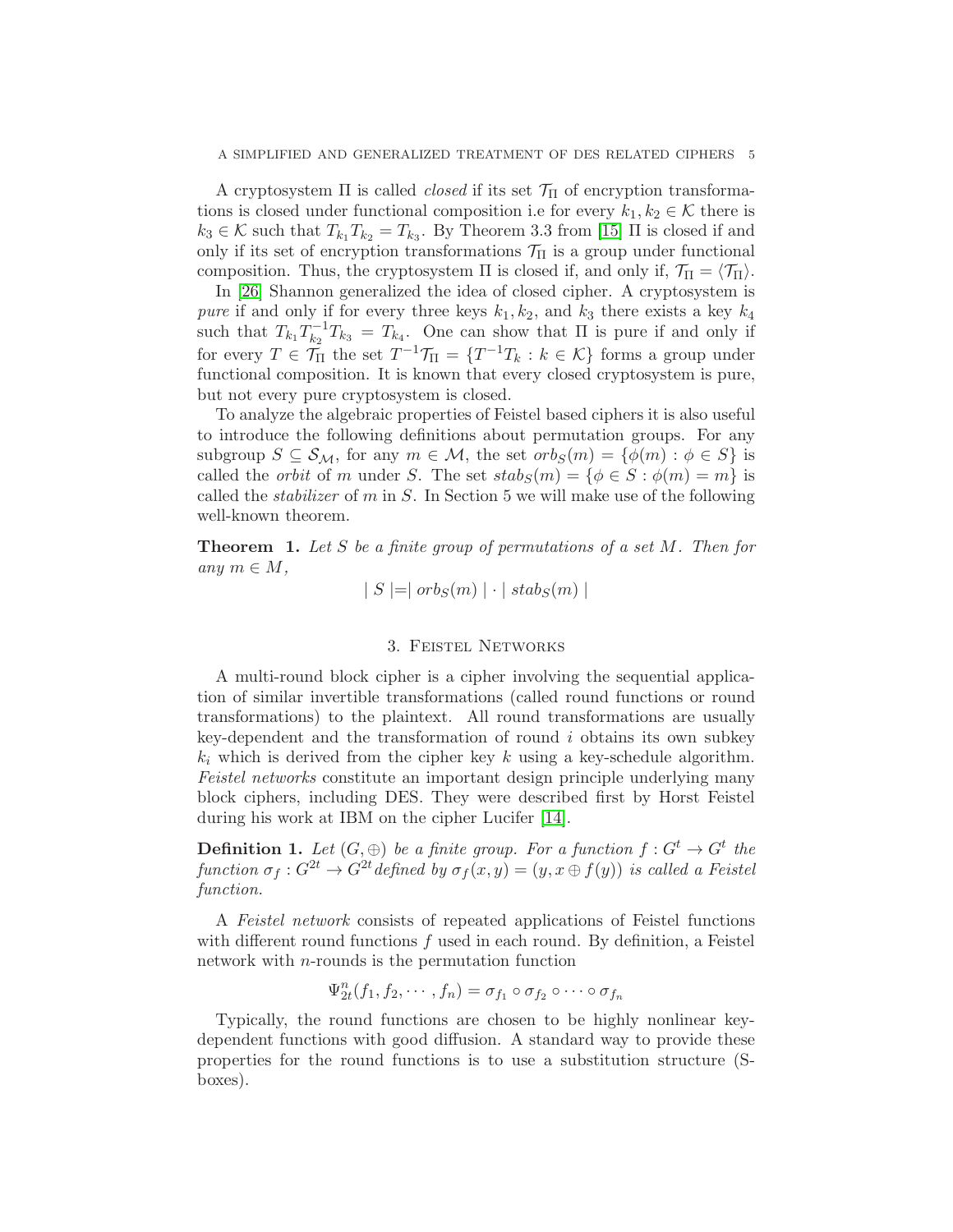6L. BABINKOSTOVA $^{1\P},$ A. M. BOWDEN<sup>2</sup>\*, A. M. KIMBALL<sup>3\*</sup>, AND K. J. WILLIAMS<sup>1\*</sup>

Let  $F_t(G)$  be the set of all functions  $f: G^t \to G^t$ . The set  $F_t(G)$  admits some operations. For f and g in  $F_t(G)$  we define  $f \odot g$  so that for each  $y \in G^t$ ,

$$
(f \odot g)(y) = f(y) \oplus g(y).
$$

The symbol "⊕" above denotes the group operation of the product group  $G^t$ . Now  $(F_t(G), \odot)$  is a group. Additionally, the functional composition operation  $\circ$  on  $F_t(G)$  will be featured.

A random Feistel network with n rounds, is a Feistel network in which the round functions  $f_1, \dots, f_n$  are randomly and independently chosen functions form the set  $F_t(G)$ . These networks are also known as "Luby-Rackoff" constructions with *n* rounds".

**Lemma** 2. Let  $(G, \oplus)$  be a finite group. For each function  $f \in F_t(G)$  the Feistel function  $\sigma_f$  is a permutation of the set  $G^t \times G^t$ .

Thus, for each function  $f \in \mathsf{F}_t(G)$ , the Feistel function  $\sigma_f$  is a member of  $\mathcal{S}_{|G^{2t}|}$ , the permutation group of the finite set  $G^t \times G^t$ .

3.1. Feistel functions derived from S-boxes. In several practical implementations of Feistel network based cryptosystems, including classical DES, the members of  $F_t(G)$  are constructed in a very specific way from an input key parameter, and a selected set of substitution tables called S-boxes. Much of the security of a block cipher based on a Feistel network depends on the properties of the substitution boxes (S-boxes) used in the round function. The DES S-boxes are reported to have been designed to conform to a number of criteria as they are the part of the system where the cipher function gets its security. For more details on the properties of the S-boxes used in DES, see for example [\[10\]](#page-21-7), [\[5\]](#page-21-10), [\[6\]](#page-21-11) and [\[9\]](#page-21-12). In this section we describe the design of functions  $f: G^t \to G^t$  where G is some finite group, from S-boxes.

An S-box is a lookup table with  $k = |G|^i$  rows and  $m = |G|^j$  columns. The entries of an S-box will be conceived of as  $j$ -nit sequences over  $G$ . Let  $n$  such S-boxes be given. The function  $f$  constructed from these  $n$  S-boxes must be a function from  $G^t$  to  $G^t$ . Thus, the inputs of the function f will be a  $t$ -nit  $\frac{2}{s}$  $\frac{2}{s}$  $\frac{2}{s}$  sequence of group elements.

This input is used to construct an output from the  $n$  S-boxes by reading off from this input an S-box number and row-number and column-number for that S-box, and then using the entries in these positions of the indicated S-boxes to construct the output. There are several approaches to indicating the S-boxes.

We require that all  $n$  S-boxes are "active" in constructing the value of the function f. Thus, from the t-nit input we must read for each of the  $n$  Sboxes the corresponding row- and column-information. Note that from our specification of the S-box dimensions above, the row number can be coded as an  $i$ -nit string of elements of  $G$ , while the column number can be coded as a  $j$ -nit string of elements of  $G$ . Thus, to specify a row and column we

<span id="page-5-0"></span><sup>&</sup>lt;sup>2</sup>here, nit (from "*n*-ary digit", analogous to bit) means group element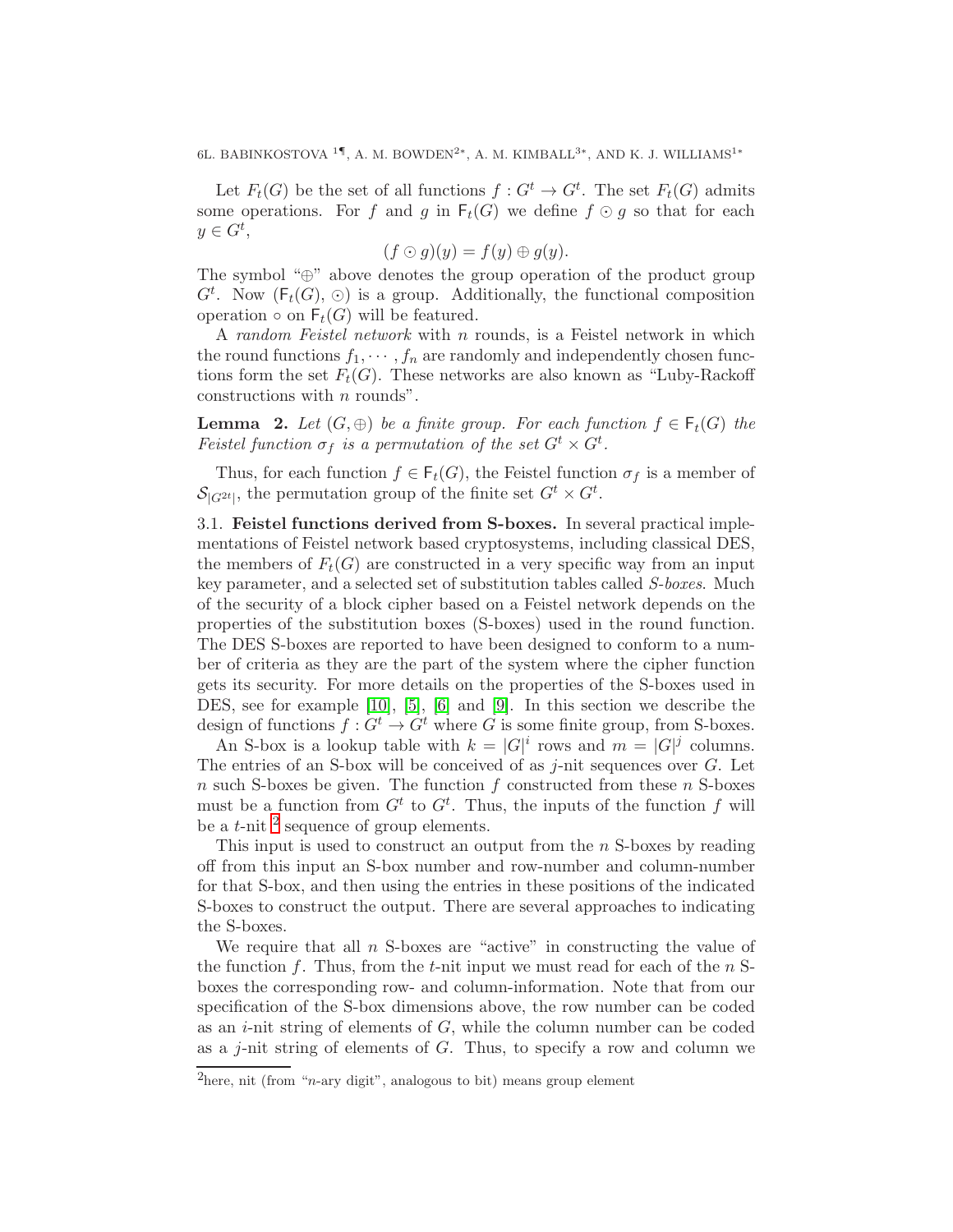

FIGURE 1. Calculation of  $f(R, K)$ 

use an  $(i + j)$ -nit string, plus a convention indicating which i of these nits to use in which specific ordering to select the row, and what ordering on the remaining j-nits to use to select the column. Let such a row/column number convention be fixed. To keep the selections from the S-boxes independent of each other, we use an  $(i + j)$ *n*-nit string derived from the input element of  $G<sup>t</sup>$ , a t-nit string. The output is obtained by concatenating the n inputindicated j-nit entries from each of the S-boxes, thus obtaining a  $(j \cdot n)$ -nit output. Thus, we require that  $t = j \cdot n$ .

Since  $t < (i + j) \cdot n$ , we expand the *t*-nit input using a carefully chosen expansion function

$$
E: G^t \longrightarrow G^{(i+j)n}.
$$

The other input parameter to the S-box is an  $(i+j)n$ -nit key, K. This key and  $E(R)$ , the expansion of the t-nit string R, is then used to construct the input to the S-box. The input to the S-box is  $K \oplus E(R)$  where the operation  $\oplus$  is the nit-wise group operation on the product group  $G^{(i+j)}$ . The  $(i+j)n$ nit quantity  $K \oplus E(R)$  is separated into n blocks of consecutive  $(i + j)$ -nits each, with string number s designated as the row/column selection code for S-box number s.

The output is obtained by concatenating the *j*-nit entries from each of the S-boxes in canonical order to obtain a t-nit  $(t = j \cdot n)$  output. Figure ?? illustrates this construction based on three S-boxes.

# 4. A SIMPLIFIED DES CIPHER BASED ON  $\mathbb{Z}_3$

We define a simplified version of DES, called E-DES, by declaring the message-space M and the ciphertext space C to be  $\mathcal{M} = \mathcal{C} = \{0, 1, 2\}^{18}$ , and by declaring the key space K to be  $\mathcal{K} = \{0, 1, 2\}^{20}$  $\mathcal{K} = \{0, 1, 2\}^{20}$  $\mathcal{K} = \{0, 1, 2\}^{20}$ . Figure 2 illustrates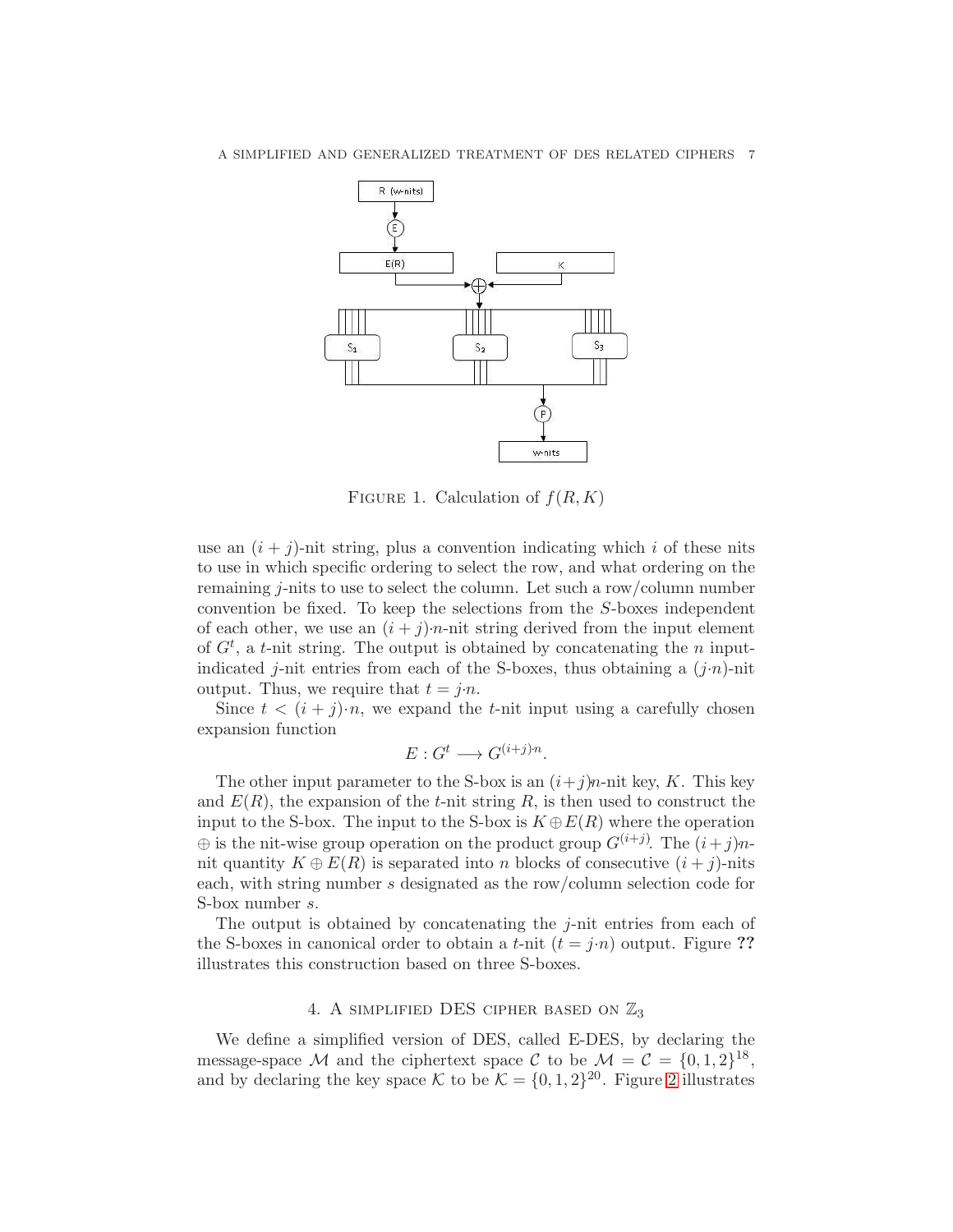

<span id="page-7-0"></span>Figure 2. E-DES structure

the overall structure of this simplified DES cipher and Figure ?? illustrates the round function  $f$ .

The inputs for the E-DES encryption algorithm are an 18-nit <sup>[3](#page-7-1)</sup> block of plaintext (example: 110120121220120121) and a 20-nit key. The algorithm produces an 18-nit block of ciphertext as output. For a fixed key k the function  $f_k$  derived from the S-boxes as described before takes as input the data passing through the encryption algorithm and a 15-nit subkey. The mapping  $T_k$  defined from the key k by the E-DES encryption algorithm involves the sequential application of functions and can be expressed as

$$
T_k = P^{-1} \circ \theta \circ \sigma_{f_{k_2}} \circ \sigma_{f_{k_1}} \circ P.
$$

where  $\theta$  is the "swap" function

$$
\theta(x, y) = (y, x)
$$

from  $\mathbb{Z}_3^{18}$  to  $\mathbb{Z}_3^{18}$ .

Note that  $\Theta = \Theta^{-1}$ . Recall that  $(f \circ g)^{-1} = g^{-1} \circ f^{-1}$ . Then the decryption algorithm can be expressed as

$$
T_k^{-1} = P^{-1} \circ \sigma_{f_{k_1}}^{-1} \circ \sigma_{f_{k_2}}^{-1} \circ \theta \circ P.
$$

The inverse of  $\sigma_f^{-1}$  $\overline{f_{k_i}}^1$ ,  $i = 1, 2$  is

$$
\sigma_{f_{k_i}}^{-1}(x,y)=(x\ominus f(y),y),
$$

where  $\ominus$  is the operation subtraction modulo 3, the inverse group operation in  $\mathbb{Z}_3$ .

<span id="page-7-1"></span> $3$ here, nit (from "*n*-ary digit", analogous to bit) means group element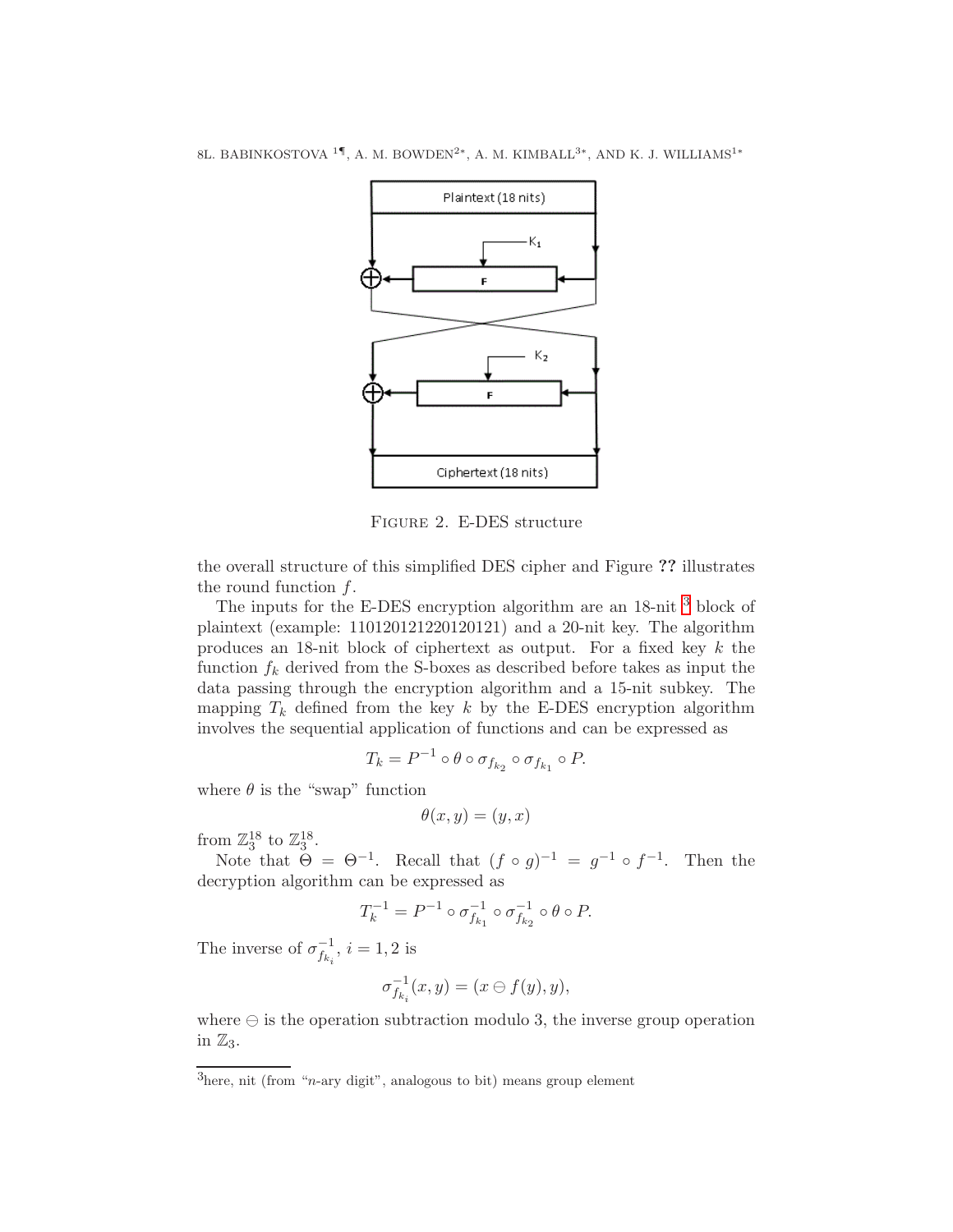The quantity  $k_1$  is a 15-nit subkey of the input key k and is derived from k using the compression permutation

$$
CP_1 = (16\;17\;12\;15\;20\;10\;11\;3\;7\;19\;13\;9\;8\;1\;18)
$$

Similarly,  $k_2$  is a subkey of k obtained from k by using the compression permutation

 $CP_2 = (6722043981810151411125)$ 

We shall now describe each of the functions constituting the encryption permutation  $T_k$ . Following this description, we illustrate the algorithm by going through the individual steps using an explicit input plaintext and an explicit input key.

4.1. Initial and Final Permutations. The input to the algorithm is an 18-nit block of plaintext which is first permuted using the permutation

 $P = ($   $\frac{1}{11}$   $\frac{2}{12}$   $\frac{3}{13}$   $\frac{4}{9}$   $\frac{5}{15}$   $\frac{8}{16}$   $\frac{17}{17}$   $\frac{4}{18}$   $\frac{13}{15}$   $\frac{14}{7}$   $\frac{10}{10}$   $\frac{3}{3}$   $\frac{6}{14}$  $\frac{14}{15}$ .

For example, the initial permutation moves nit in position 6 of the plaintext to position 1, the nit in position 3 of the plaintext to position 2, the nit in position 16 of the plaintext to position 3, and so forth.

The final permutation is the inverse of  $P$ , and is the permutation

 $P^{-1} = \left(\begin{smallmatrix} 1 & 2 & 3 & 4 & 5 & 6 & 7 & 8 & 9 & 10 & 11 & 12 & 13 & 14 & 15 & 16 & 17 & 18 \\ 6 & 3 & 16 & 11 & 7 & 17 & 14 & 8 & 5 & 15 & 1 & 2 & 4 & 18 & 13 & 9 & 10 & 12 \end{smallmatrix}\right).$ 

The initial permutation  $P$  and the corresponding final permutation  $P^{-1}$ do not affect the security of the cryptosystem.

4.2. The Expansion Permutation. This operation expands the right half of the 18-nit data-block being processed from 9-nits to 15-nits by changing the order of the nits as well as repeating certain nits. This operation has two properties: It makes the right half the same size as the subkey for the  $\oplus_{mod 3}$  operation and it provides the appropriate length nit-sequence for use during the substitution operation. The expansion permutation is given by

$$
E = (912345634567891).
$$

4.3. The S-box substitution. The most fundamental encryption step in E-DES, directly impacting the security of E-DES, is the application of the substitution boxes, or S-boxes. There are three different S-boxes. Table 2 shows these three S-boxes. To achieve the "non-linearity" property and the randomness of the output we used the following criteria in the design of the S-boxes:

(1) No S-box is a linear or affine function of the input.

(2) Each "row" of an S-box contains all possible outputs.

Note that the entries displayed in Table 2 are ordinary integers between 0 and 26. Each S-box transforms a 5-nit input to a 3-nit output as follows: The 15-nit result of the expansion permutation is divided into three 5-nit sub-blocks. Each separate block is the input for a separate S-box: The first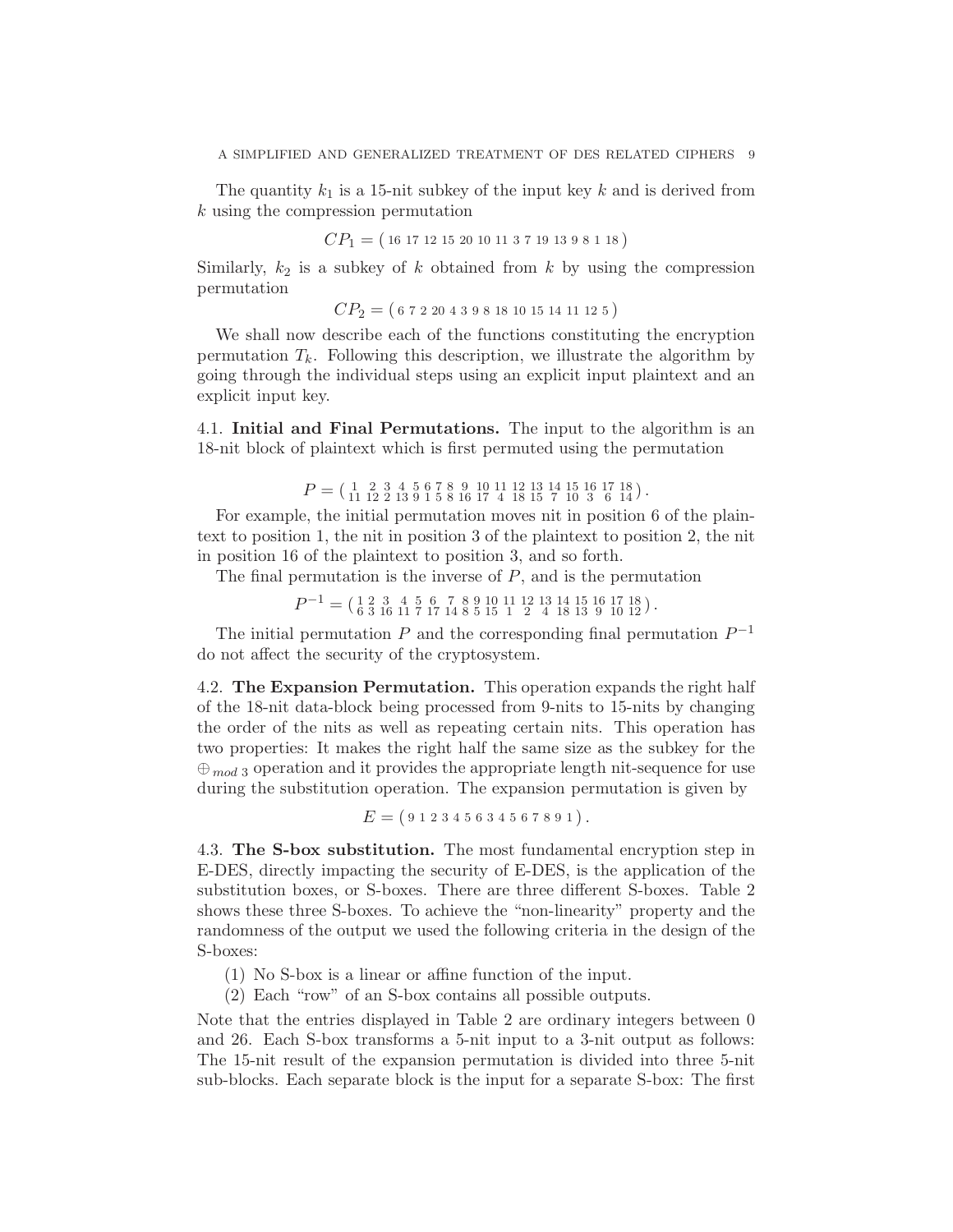10. BABINKOSTOVA <sup>1¶</sup>, A. M. BOWDEN<sup>2\*</sup>, A. M. KIMBALL<sup>3\*</sup>, AND K. J. WILLIAMS<sup>1\*</sup>

block is input for S-box 1, the second block is input for S-box 2 and the third block is input for S-box 3.

Each S-box is a table of 9 rows and 27 columns. The rows are numbered by 0 through 8, while the columns are numbered by 0 through 26. Each entry in the 9-by-27 S-box is, when expressed in base 3, a 3-nit number. The 5-nit input of an S-box specifies the row and column number of the S-box entry that is the output for that input. This is done as done as follows: Let  $n_1, n_2, n_3, n_4$ , and  $n_5$  be the 5 nits of input listed in order of occurrence in the input. Nits  $n_1$  and  $n_5$  are combined to form 2-nit number in base 3, corresponding to one of the decimal numbers from 0 to 8: This decimal number specifies a row number in the S-box under consideration. The middle 3 nits,  $n_2, n_3, n_4$  are combined to form a 3-nit number in base 3, corresponding to one of the decimal numbers from 0 to 26: This decimal number specifies a column in the S-box under consideration. Here 00 corresponds to row 1, and 000 corresponds to column 1.

For example, suppose that the input to the second S-box is 22010. The first and the last nit combine to form 20, which corresponds to row number 6, which is by our convention the seventh row, of the second S-box. The middle 3 nits combine to form 201, which correspond to the number 19, indicating by our convention the 20-th column of the same S-box. The entry at the intersection of the seventh row and twentieth column of S-box 2 is 11. Since 102 is the base 3 representation of 11, the 3-nit value 102 is the output from S-box 2, given the 5-nit input 22010.

4.4. An example of an encryption using E-DES. We now describe how E-DES encrypts the 18-nit message  $m = 012012012012012012$  by using the 20-nit key  $k = 11012012122012012110$ .

Apply initial permutation  $P$  to  $m$ :

 $m_1 = P(m) = 121020110102200221.$ 

The right half of  $m_1$  is

$$
m_2 = R(m_1) = 102200221.
$$

Apply the expansion map  $E$  to  $m_2$ :

 $m_3 = E(m_2) = 110220022002211.$ 

Apply the key compression map  $CP_1$  to k:

 $k_1 = CP_1(k) = 120002201111211.$ 

In  $\mathbb{Z}_3^{15}$  add  $m_3$  and  $k_1$ :

 $m_4 = m_3 \oplus k_1 = 110220022002211 \oplus 120002201111211 = 200222220110122.$ 

Note that the group operation  $\oplus$  here is nit-wise addition modulo 3.

Partition  $m_4$  into three 5-nit blocks before processing to the Sboxes. Then the block 20022 becomes an input in S-box 1, 22201 an input in S-box 2 and the last 5-nit block 10122 becomes an input in S-box 3.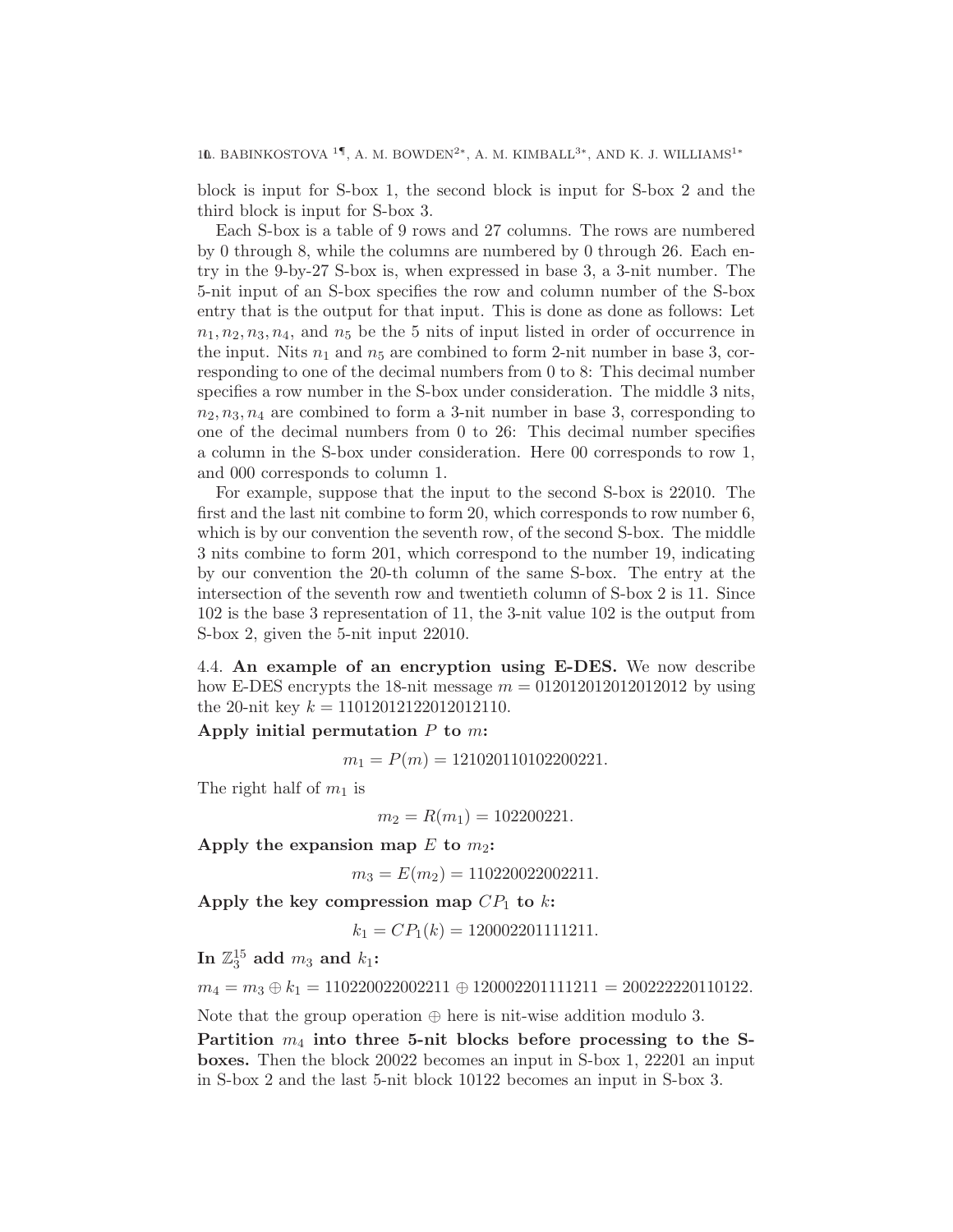# Table 1: S-boxes

# S-box 1

24 25 6 16 3 7 1 18 26 5 10 9 19 23 13 12 15 8 20 17 2 11 0 21 14 4 22 17 18 26 9 23 0 21 11 19 25 3 2 12 16 6 5 8 1 13 10 22 4 20 14 7 24 15 16 17 25 8 22 26 20 10 18 24 2 1 11 15 5 4 7 0 12 9 21 3 19 13 6 23 14 10 11 19 2 16 20 14 4 12 18 23 22 5 9 26 25 1 21 6 3 15 24 13 7 0 17 8 21 22 3 23 0 4 25 15 23 2 7 6 16 20 10 9 12 5 17 14 26 8 24 18 11 1 19 26 0 8 18 5 9 3 20 1 7 12 11 21 25 15 14 17 10 22 19 4 13 2 23 16 6 24 3 4 12 22 9 13 7 24 5 11 16 15 25 2 19 18 21 14 26 23 8 17 6 0 20 10 1 5 6 14 24 11 15 9 26 7 13 18 17 0 4 21 20 23 16 1 25 10 19 8 2 22 12 3 11 12 20 3 17 21 15 5 13 19 24 23 6 10 0 26 2 22 7 4 16 25 14 8 1 18 9

#### S-box 2

1 2 10 20 7 11 5 22 3 9 14 13 23 0 17 16 19 12 24 21 6 15 4 25 18 8 26 25 26 7 17 22 8 2 19 0 6 11 10 20 24 14 13 16 9 21 18 3 12 1 22 15 5 23 14 15 23 6 20 24 18 8 16 22 0 26 9 13 3 2 5 25 10 7 19 1 17 11 4 21 12 9 10 18 1 15 19 13 3 11 17 22 21 4 8 25 24 0 20 5 2 14 23 12 6 26 16 7 23 24 5 15 2 6 0 17 25 4 9 8 18 22 12 11 14 7 19 16 1 10 26 20 13 3 21 2 3 11 21 8 12 6 23 4 10 15 14 24 1 18 17 20 13 25 22 7 16 5 26 19 9 0 18 19 0 10 24 1 22 12 20 26 4 3 13 17 7 6 9 2 14 11 23 5 21 15 8 25 16 15 16 24 7 21 25 19 9 17 23 1 0 10 14 4 3 6 9 13 8 20 2 18 12 5 22 13 2 23 4 14 1 5 26 16 24 3 8 7 17 21 11 10 13 16 18 15 0 9 25 19 12 2 20

#### S-box 3

4 5 13 23 10 14 8 25 6 12 17 16 26 3 20 19 22 15 0 24 9 18 7 1 21 11 2 6 7 15 25 12 16 10 0 8 14 19 18 1 5 22 21 24 17 2 26 11 20 9 3 23 13 4 7 8 16 26 13 17 11 1 9 15 20 19 2 6 23 22 25 18 3 0 12 21 10 4 24 14 5 8 9 17 0 14 18 12 2 10 16 21 20 3 7 24 23 26 19 4 1 13 22 11 5 25 15 6 13 14 22 5 19 23 17 7 15 21 26 25 8 12 2 1 4 24 9 6 18 0 16 10 3 20 11 12 13 21 4 18 22 16 6 14 20 25 24 7 11 1 0 3 23 8 5 17 26 15 9 2 19 10 19 20 1 11 25 2 23 13 21 0 5 4 14 18 10 7 10 3 15 12 24 6 22 16 9 26 17 0 1 9 19 6 10 4 21 2 8 13 12 22 26 16 15 18 11 23 20 5 14 3 24 17 7 25 20 21 2 12 26 3 24 14 22 1 6 5 15 19 9 8 11 4 16 13 25 7 23 17 10 0 18

#### Determine the 3-nit output of each S-box:

S-box 1: The first and last nits of this block form 22, which corresponds to row number 8, the ninth row. The middle three nits form 002, which corresponds to column number 2, which is the third column. The entry in row 8, column 2 of S-box 1 is the decimal number 20. The base 3 representation of 20 is 202, so the output for S-box 1 is 202.

S-box 2: The second S-box input is 22201. The first and last nits of this block form 21, which corresponds to row number 7, which is the eight row of S-box 2. The middle three nits form 220, which corresponds to column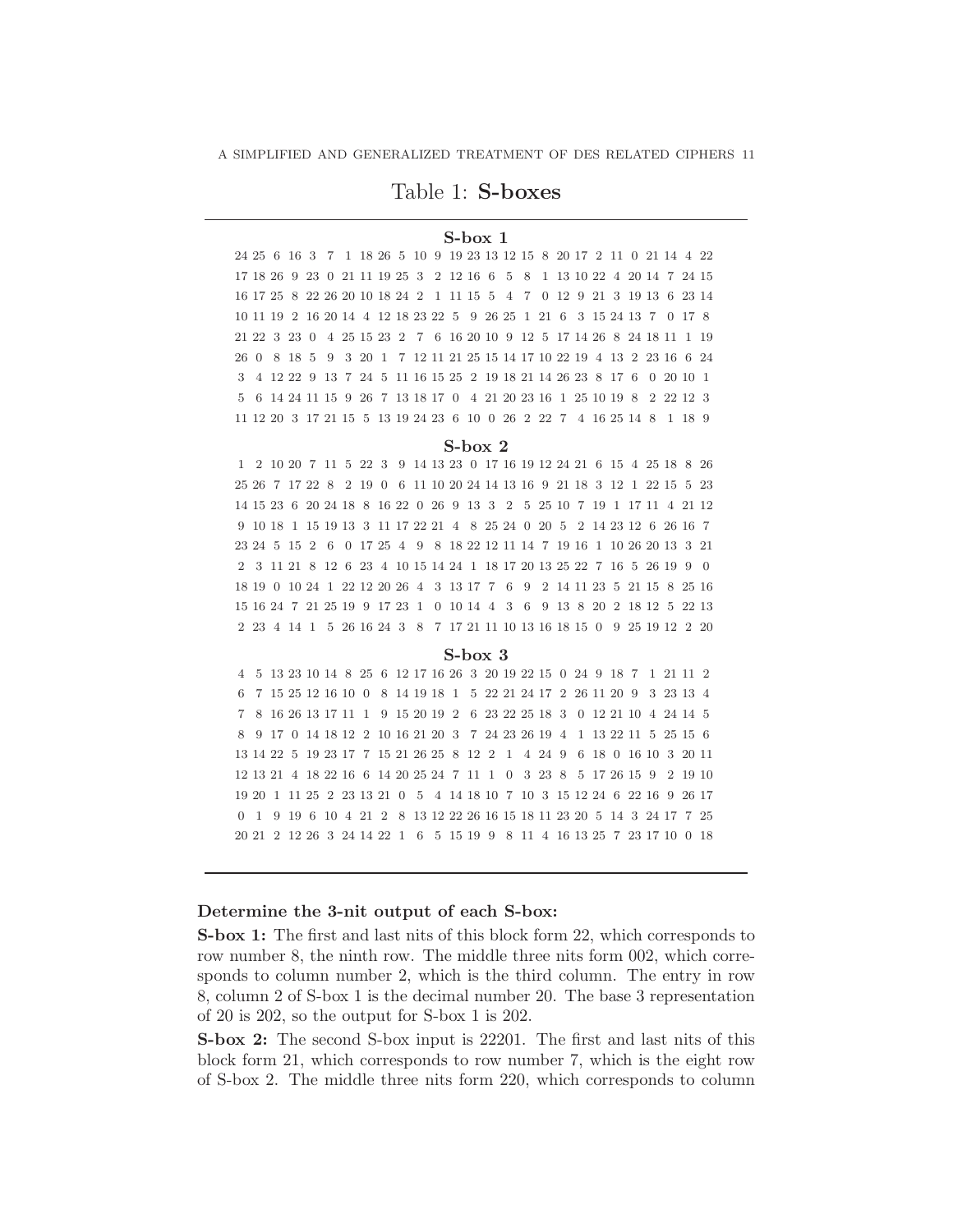12. BABINKOSTOVA <sup>1¶</sup>, A. M. BOWDEN<sup>2</sup><sup>\*</sup>, A. M. KIMBALL<sup>3\*</sup>, AND K. J. WILLIAMS<sup>1</sup><sup>\*</sup>

number 24 which is the twenty-fifth column of S-box 2. The entry in row 7, column 24 of S-box 2 is the decimal number 5. The base 3 representation of 5 is 012, so the output for S-box 2 is 012.

S-box 3: The third S-box input is 10122. The first and last nits of this block form 12, which corresponds to row number 5, which is the sixth row of S-box 3. The middle three nits form 012, which corresponds to column number 5, which is the sixth column of S-box 3. The entry in row 5, column 5 of S-box 3 is the decimal number 19. The base 3 representation of 22 is 211, so the output for S-box 3 is 211.

# Determine the 12-nit output from the S-boxes:

Concatenating these three S-box outputs in order gives the combined output

$$
m_5 = 202012211.
$$

In the group  $\mathbb{Z}_3$ , add  $m_5$  to the left half of  $m_1$ : The left half of  $m_1$  is  $m_6 = 121020110$ . This step gives

 $m_7 = m_6 \oplus m_5 = 020002021$ 

Combine  $m_2$  and  $m_7$  by left-right swap:

 $e_1 = \Theta(m_7, m_2) = 102200221020002021$ 

This completes the first of the two Feistel rounds of E-DES. The right half of  $e_1$  is  $e_2 = R(e_1) = 020002021$ .

Apply the expansion map  $E$  to  $e_2$ :

 $e_3 = E(e_2) = 102000200020210.$ 

Apply the key compression map  $CP_2$  to k:

 $k_2 = S_2(k) = 011010121202202.$ 

In  $\mathbb{Z}_3^{15}$  add  $e_3$  and  $k_2$ :

 $e_4 = e_3 \oplus k_2 = 102000200020210 \oplus 011010121202202 = 110010021222112.$ 

**Partition**  $e_4$  into three 5-nit blocks. Then the block 11001 becomes an input in S-box 1, 00212 an input in S-box 2 and the last 5-nit block 22112 becomes an input in S-box 3.

# Determine the 3-nit output of each S-box:

S-box 1: The first and last nits of this block form 11, which corresponds to row number 4, the fifth row. The middle three nits form 100, which corresponds to column number 9, which is the tenth column. The entry in row 4, column 9 of S-box 1 is the decimal number 2. The base 3 representation of 2 is 002, so the output for S-box 1 is 002.

S-box 2: The second S-box input is 00212. The first and last nits of this block form 02, which corresponds to row number 2, which is the third row of S-box 2. The middle three nits form 021, which corresponds to column number 7 which is the eighth column of S-box 2. The entry in row 2, column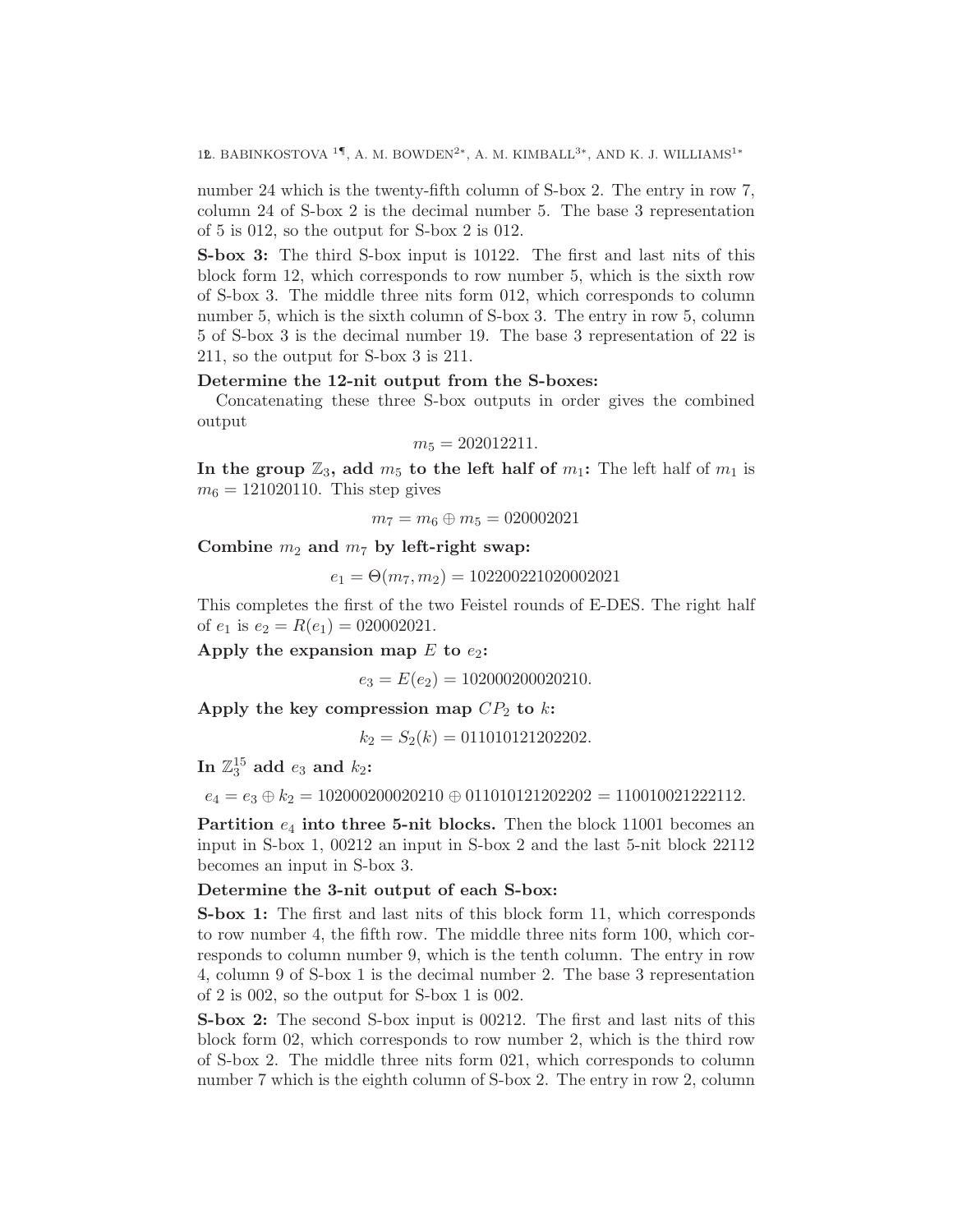7 of S-box 2 is the decimal number 8. The base 3 representation of 8 is 022, so the output for S-box 2 is 022.

S-box 3: The third S-box input is 22112. The first and last nits of this block form 22, which corresponds to row number 8, which is the ninth row of S-box 3. The middle three nits form 211, which corresponds to column number 22, which is the twenty-third column of S-box 3. The entry in row 8, column 22 of S-box 3 is the decimal number 23. The base 3 representation of 23 is 212, so the output for S-box 3 is 212.

# Determine the 12-nit output from the S-boxes:

Concatenating these three S-box outputs in order gives the combined output

$$
e_5 = 002022212.
$$

In the group  $\mathbb{Z}_3$ , add  $e_5$  to the left half of  $e_1$ : The left half of  $e_1$  is  $e_6 = 102200221$ . This step gives

$$
e_7 = e_6 \oplus e_5 = 101222100.
$$

Concatenate  $e_7$  and  $e_2$  to form  $e_7e_2$ :

$$
e_8 = e_7 e_2 = 101222100020002021.
$$

Apply the final permutation,  $P^{-1}$  to  $e_8$ :

 $c = P^{-1}(e_8) = 210212002210210000.$ 

Now  $c = 210212002210210000$  is the ciphertext output when E-DES is applied to the input plaintext  $m = 012012012012012012$ , using the key  $k = 11012012122012012110.$ 

# 5. Cycling closure experiments on simplified Feistel networks over certain finite groups

We give a general overview of the cycling closure test. The cycling closure test can be used to address various questions about the algebraic structure of any finite cryptosystem. The test was used in [\[7\]](#page-21-1) and in [\[10\]](#page-21-7) to give a conclusive proof that the set of permutations in the classical DES is not closed and to determine the lower bound on the size of the subgroup generated by the DES permutations. We performed this test on several simplified versions of DES over certain finite groups.

Assume that the subset  $\mathcal{T}_{\Pi}$  of the group  $\mathsf{Sym}_{G^{2t}}$  is closed under composition. Then for any key  $k \in \mathcal{K}$  the order of the encryption permutation  $T_k$ divides the order of  $\mathcal{T}_{\Pi}$ . Recall that  $|\mathcal{T}_{\Pi}| \leq |\mathcal{K}|$ . Thus, in particular, the order of  $T_k$  is no larger than  $|\mathcal{K}|$ . By the Orbit-Stabilizer theorem it follows that for any message  $x \in \mathcal{M}$  we have  $|\textsf{orb}_{\langle T_k \rangle}(x)|$  divides the order of the cyclic group  $\langle T_k \rangle$ , and thus

$$
|\textsf{orb}_{\langle T_k\rangle}(m)|\leq |\mathcal{K}|.
$$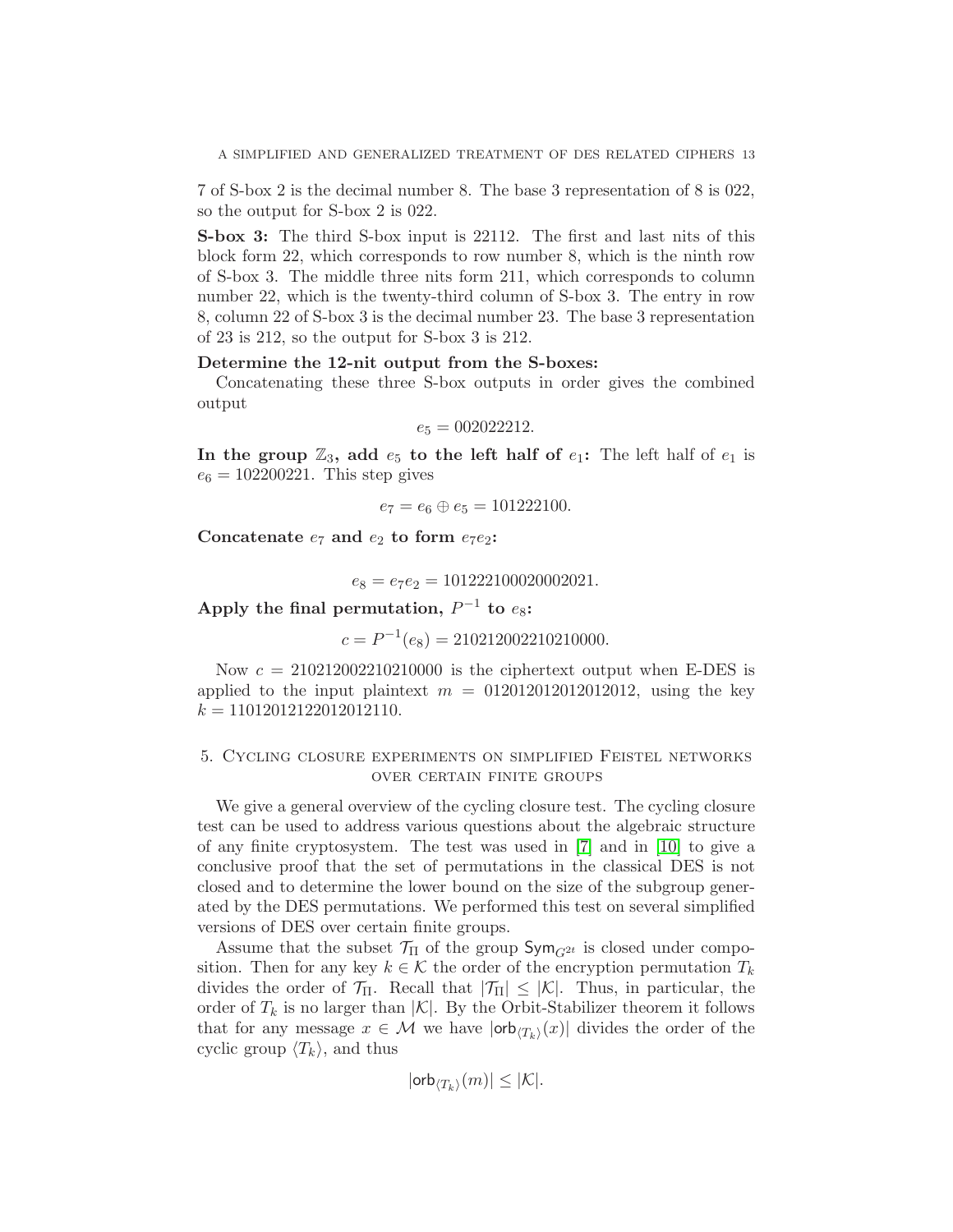More generally, for messages  $x_1, x_2, \cdots, x_m$  we have

$$
\operatorname{\mathsf{lcm}}\{|\operatorname{\mathsf{orb}}_{\langle T_k\rangle}(x_i)|:\, i\leq m\}\leq |\mathcal{K}|.
$$

If it happens that for a key k and messages  $x_1, \dots, x_m$ 

$$
\operatorname{lcm}\{\operatorname{lorb}_{\langle T_k\rangle}(x_i)\colon i\leq m\} > |\mathcal{K}|
$$

then we have that  $\mathcal{T}_{\Pi}$  is not closed and therefore not a group.

Thus to test a cryptosystem for some algebraic weaknesses such as closure and purity one has to examine the orbits of subsets of encryption transformations on particular messages. The method is to compute the orbits of single encryption and to apply the cycling closure test to subsets of two or more encryption transformations. The cycling closure test picks an initial message m at random and then takes a pseudorandom walk in  $\mathcal{T}_{\Pi}$ , beginning at m. For each step of the pseudorandom walk, the previous ciphertext is encrypted under a key chosen by a pseudorandom function of the previous ciphertext. The walk continues until a cycle is detected. By the Birthday Paradox the walk is expected to cycle after approximately  $|\mathcal{T}_{\Pi}|^{1/2}$  steps.

Recall the definition of purity of a cryptosystem. To determine the purity of the cryptosystem using the cycling closure test we first need show the following statement.

**Lemma** 3. A cryptosystem  $\Pi$  is pure if and only if for some  $T \in \mathcal{T}_{\Pi}$  the set  $T^{-1}\mathcal{T}_{\Pi} = \{T^{-1} \circ T_k : k \in \mathcal{K}\}\$ is closed under functional composition.

**Proof:** Let  $T \in \mathcal{T}_{\Pi}$  be an encryption permutation for which the set  $T^{-1}\mathcal{T}_{\Pi}$ is closed under functional composition. Then, for each  $T_i, T_j \in \mathcal{T}_{\Pi}$  and each  $T \in \mathcal{T}_{\Pi}$  there exist  $T_k \in \mathcal{T}_{\Pi}$  such that  $(T^{-1} \circ T_i) \circ (T^{-1} \circ T_j) = T^{-1} \circ T_k$ . But, then

$$
T \circ (T^{-1} \circ T_i) \circ (T^{-1} \circ T_j) = T \circ T^{-1} \circ T_k
$$

or  $T_i \circ T^{-1} \circ T_j = T_k$  which means that  $\Pi$  is pure.

Now, let assume that  $\Pi$  is pure. Then for each  $T_i, T_j, T_k \in \mathcal{T}_{\Pi}$  there exists  $T_l \in \mathcal{T}_{\Pi}$  such that  $T_i \circ T_j^{-1} \circ T_k = T_l$ . But, then for each  $T \in \mathcal{T}_{\Pi}$ ,

$$
(T^{-1} \circ T_i \circ T_j^{-1}) \circ (T^{-1} \circ T_k) = T^{-1} \circ T_l
$$

This implies that for some  $T \in \mathcal{T}_{\Pi}$  the set  $T^{-1}\mathcal{T}_{\Pi}$  is closed.  $\diamondsuit$ 

5.1. Orbit Test. Given any key k and any message m, compute  $x_i =$  $T_k^i(m)$ ,  $i = 1, 2, \cdots$  for a specified numbers of steps or until a cycle is detected.

5.2. **Purity Test.** Pick any encryption  $T \in \mathcal{T}_{\Pi}$  and apply the cycling closure test to the set  $T^{-1} \circ \mathcal{T}_{\Pi}$ .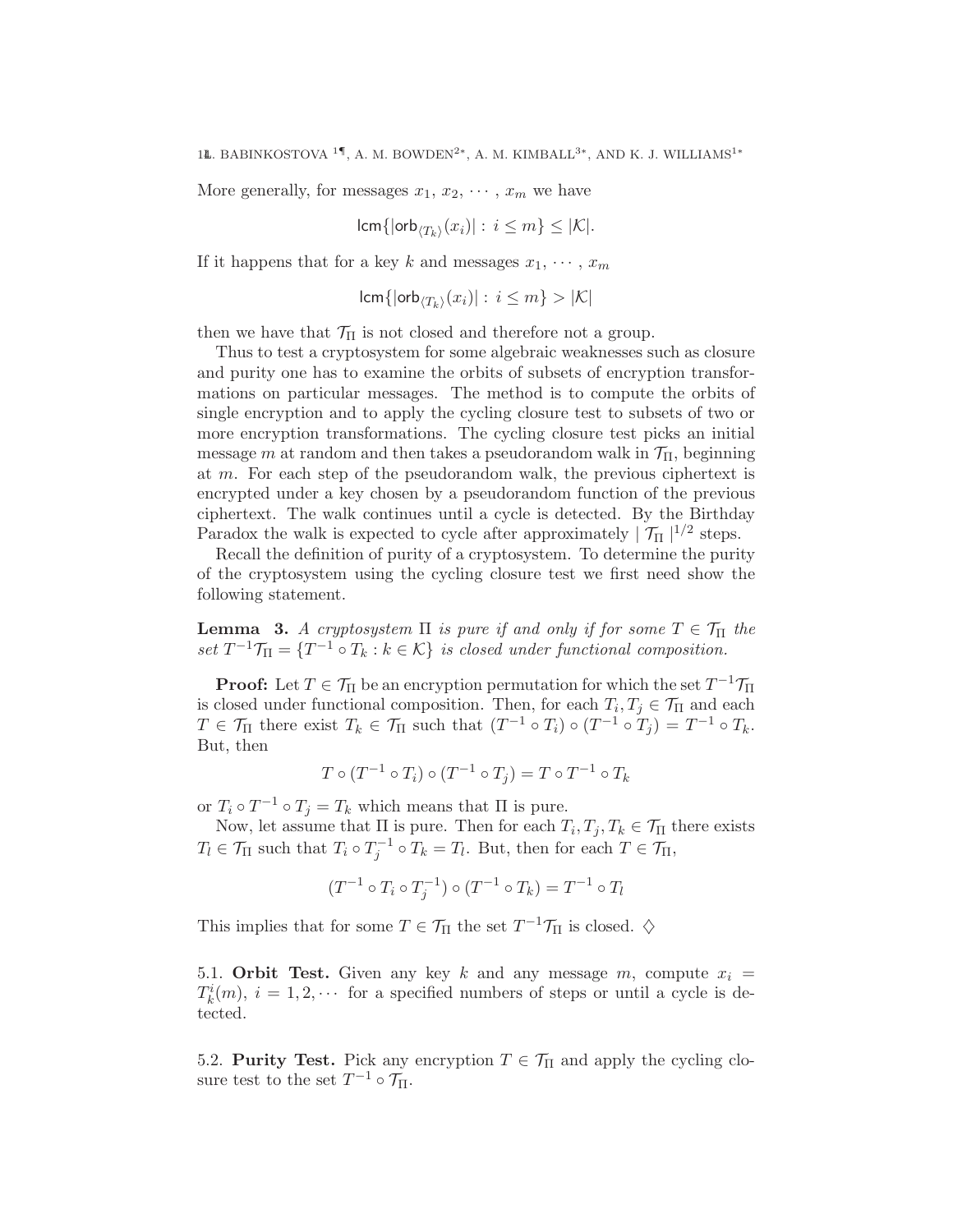5.3. **Small Subgroup Test.** Pick any keys  $k_1, k_2, \dots, k_s$  and any message m apply the cycling closure test to the set  $\{T_{k_1}, T_{k_2}, \cdots, T_{k_s}\}\ T \in \mathcal{T}_{\Pi}$  to obtain a statistical lowerbound of the group  $\langle T_{k_1}, T_{k_2}, \cdots, T_{k_s} \rangle$ .

We developed a software to implement these tests on a 2-round simplified version of DES with two randomly chosen S-boxes where the group operation is addition modulo n for  $n \in \{2, 3, 5, 7, 11\}$ . Tables 2-4 give a through description of our cycling experiments. The tests give a conclusive proof to the following theorems.

<span id="page-14-0"></span>**Theorem 4.** For a fixed pair of S-boxes and for  $n \in \{2, 3, 5, 7, 11\}$  the set of encryption permutations of a 2-round simplified version of DES over  $\mathbb{Z}_n$ is not closed under functional composition.

**Theorem 5.** The simplified cipher E-DES is not pure.

Theorem 6. The group generated by the E-DES encryptions is larger than  $|\mathcal{S}_{49}|$ .

# 6. Some group theoretic properties of Feistel based block ciphers

In [\[19\]](#page-22-9) it was shown that the Luby-Rackoff constructions with 4 rounds based on the XOR operation are secure against adaptive chosen plaintext and ciphertext attacks. These results are based on the rather strong hypothesis that the round functions are random. In [\[24\]](#page-22-10) it was shown that when the round functions are random permutations, a 4-round Feistel network remains secure as long as the number of queries  $m$  is very small compared with  $2^{t/2}$  (i.e.  $m \ll 2^{t/2}$ ) where 2t is the block size. One way to improve the security of these type of Feistel networks is to use multiple encryptions.

We show that the *n*-round Feistel networks,  $n \leq 6$  with one-to-one round functions " do not form a group" i.e. the set of such Feistel permutations do not form a group under functional composition. This implies that multiple encryptions can improve the security of the 4-round Feistel networks even when the round functions are random permutations.

**Theorem 7.** Let G be a finite group with  $|G| > 1$  and let t be a positive integer. Let  $X \subset \mathsf{F}_t(G)$  be a set of functions  $f : G^t \to G^t$  that does not include the identity element. If each element of  $X$  is one-to-one then for  $n \leq 6$  the set of permutations of the form  $\Psi^{2t}(f_1, f_2, \dots, f_n)$  where each  $f_i, i \leq n$  is from X is not a subgroup of  $\mathcal{S}_{|G^{2t}|}.$ 

**Proof:** We prove the statement for  $n = 6$ . The proof for  $n < 6$  is similar. Consider the set of all permutation of the form  $\Psi^{2t}(f_1, f_2, \dots, f_6)$ . Assume that this set is a group under composition. Then some  $\epsilon$  must be the identity element of  $S_{|G^{2t}|}$ . This means that for some fixed  $f \in X$ , for all  $(x, y) \in G^t \times G^t$ , we have  $\Psi^{2t}(f_1, f_2, \dots, f_6)(x, y) = (x, y)$ . But then for all  $x, y \in G^t$  we have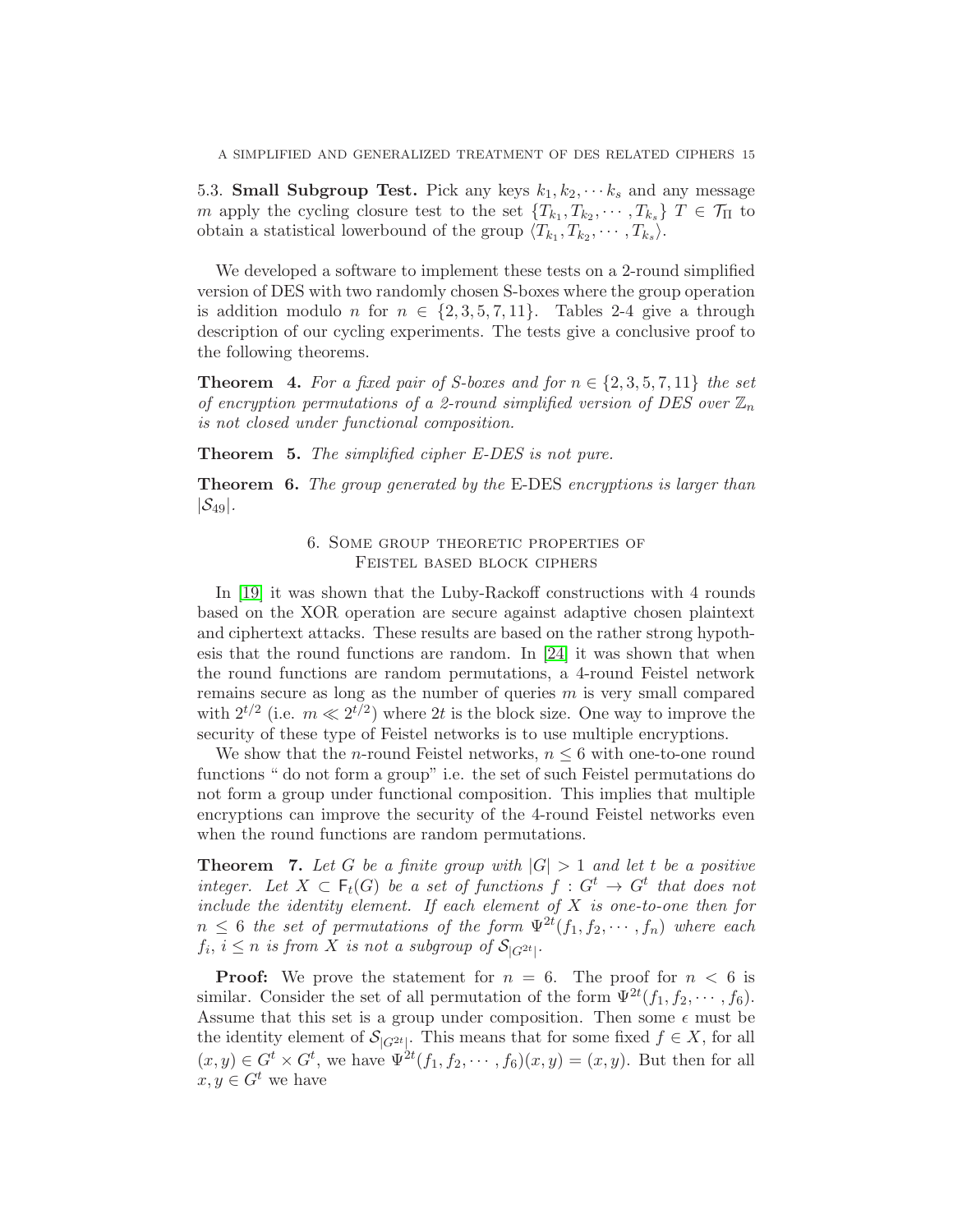16. BABINKOSTOVA <sup>1¶</sup>, A. M. BOWDEN<sup>2</sup><sup>\*</sup>, A. M. KIMBALL<sup>3\*</sup>, AND K. J. WILLIAMS<sup>1</sup><sup>\*</sup>

<span id="page-15-0"></span>(1) 
$$
f_1(y) + f_3(y + f_2(x + f_1(y)) + f_5(y + f_2(x + f_1(y))) + f_4(x + f_1(y)) +
$$
  
+ $f_3(y + f_2(f + f_1(y)))) = 0$ 

and

<span id="page-15-1"></span>(2) 
$$
f_2(x + f_1(y)) + f_4(x + f_1(y) + f_3(y + f_2(x + f_1(y))) + f_6(y) = 0
$$
  
Put  $x = -f_1(y)$  in 1 and 2 to get

<span id="page-15-3"></span>(3) 
$$
f_1(y) + f_3(y + f_2(0)) + f_5(y + f_2(0) + f_4(f_3(y + f_2(0))) = 0
$$

and

(4) 
$$
f_2(0) + f_4(f_3(y + f_2(0))) + f_6(y) = 0
$$

After substituting [4](#page-15-2) into [3](#page-15-3) and then setting  $y = 0$  we get

<span id="page-15-2"></span>
$$
f_1(0) + f_3 \circ f_2(x + f_1(0)) + f_5 \circ (-f_6)(0) = 0
$$

Thus,  $f_3 \circ f_2$  is a constant function. Since  $f_2 \in \mathsf{F}_t(G)$  is one-to-one function one concludes that  $f_3$  must be a constant. But this contradicts the fact that  $f_3$  is a one-to-one function<sup>[4](#page-15-4)</sup>.  $\diamondsuit$ 

Generalizing classical DES, we now define for the finite group  $G$  and positive integers t and n, n-round DES over  $G$ , denoted  $\text{GDES}_{2t}^n$ : For given functions  $f_1, \dots, f_n$  the corresponding *n*-round GDES<sub>2</sub><sup>n</sup> permutation  $T_n$ over the finite group  $(G, \oplus)$  is the composition

$$
T_n = P^{-1} \circ \theta \circ \sigma_{f_n} \circ \sigma_{f_{n-1}} \circ \cdots \circ \sigma_{f_1} \circ P
$$

of permutations, where  $\theta$  is the "swap" function

$$
\theta(x, y) = (y, x)
$$

from  $G^{2t}$  to  $G^{2t}$  and P is a member of  $\mathcal{S}_{|G^{2t}|}$  and  $P^{-1}$  its inverse. These are the initial and final permutations used in  $GDES_{2t}^{n}$ . In this notation classical DES is  $\mathbb{Z}_2$ DES $_{64}^{16}$ .

Note that  $\theta = \theta^{-1}$ . In the case when the underlying group G in GDES<sup>n</sup><sub>2t</sub> is a group of characteristic 2,  $\sigma_f = \sigma_f^{-1}$  $f^{-1}$ . For arbitrary finite groups,

$$
\sigma_f^{-1}(x, y) = (x \ominus f(y), y),
$$

where  $\ominus$  is the inverse group operation  $x \ominus y = x \oplus (-y)$ . Hence, in general, the decryption process applies the key schedule in the reverse order, with ⊖ used instead of ⊕; that is,

$$
T_n^{-1} = P^{-1} \circ \sigma_{f_1}^{-1} \circ \cdots \circ \sigma_{f_n}^{-1} \circ \theta \circ P.
$$

Also, note that if the round functions  $f_1, \dots, f_n$  are randomly and independently chosen functions then

$$
T_n = P^{-1} \circ \theta \circ \Psi_{2t}^n \circ P
$$

<span id="page-15-4"></span><sup>&</sup>lt;sup>4</sup>Observe that the theorem can be strengthened by requiring only that  $f_2$  is a one-to-one member of  $F_t(G)$ , and  $f_3$  is a non-constant element of  $F_t(G)$ .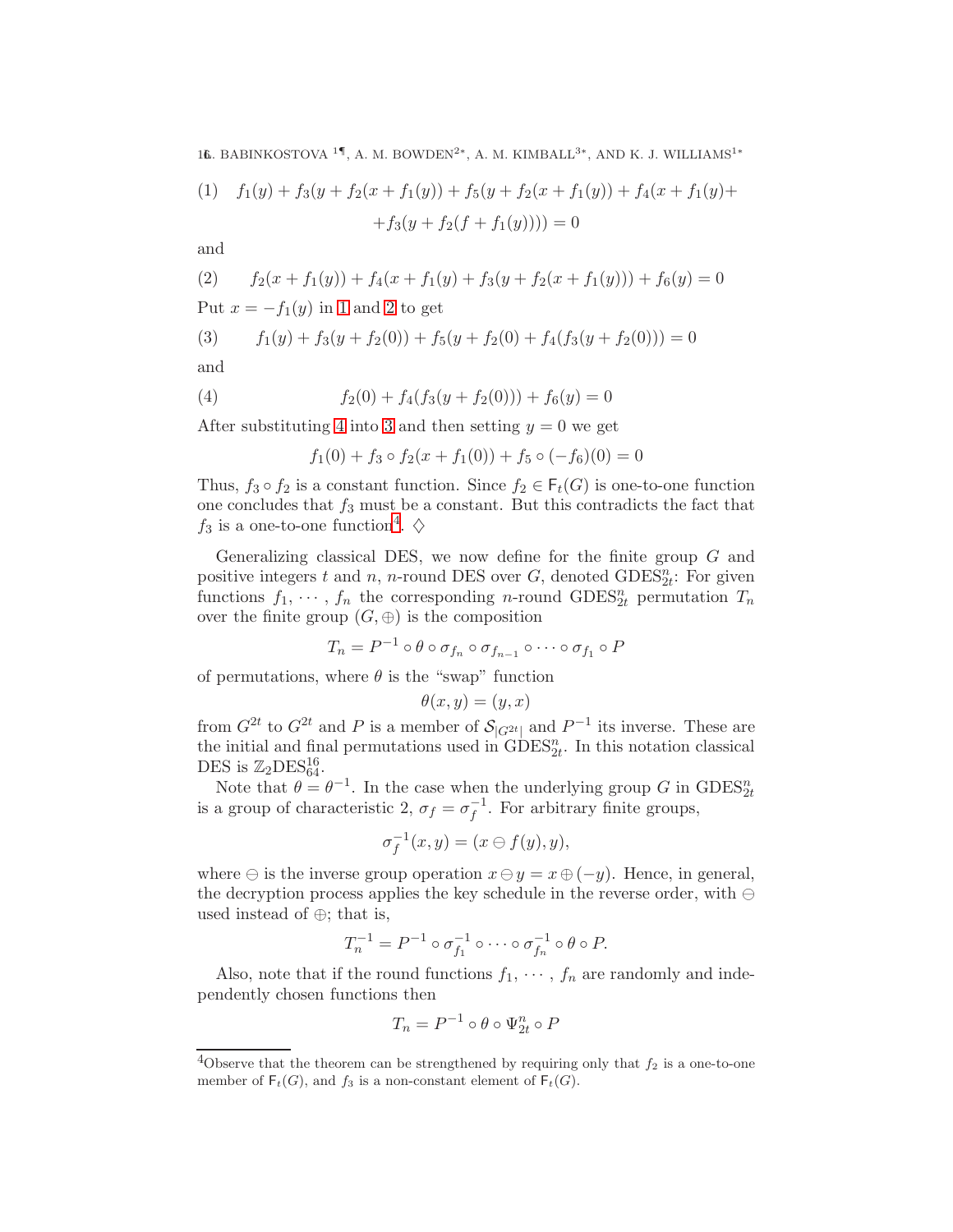For a fixed set  $X \subseteq \mathsf{F}_t(G)$  of functions,  $\text{GDES}^n_{2t}(X)$  denotes  $\text{GDES}^n_{2t}$ where the functions used in constructing the  $\text{GDES}_{2t}^n$  permutations are restricted to come from  $X$ . We consider the effect of structure of subsets  $X$  of  $((\mathsf{F}_t(G), \odot), \circ)$  on the corresponding set of  $\mathrm{GDES}^n_{2t}(X)$  permutations. Note that the initial and final permutation,  $P$  and  $P^{-1}$  do not affect the algebraic structure of  $\text{GDES}_{2t}^n$  and therefore they can be omitted when examining its algebraic properties.

<span id="page-16-1"></span>**Theorem 8.** Let G be a finite group. Let  $X \subseteq \mathsf{F}_t(G)$  be a set of functions that does not include the identity element of  $(F_t(G), \odot)$ . Then

- (1) The set of  $\text{GDES}_{2t}^1(X)$  permutations is not a subgroup of  $\mathcal{S}_{|G^{2t}|}$ .
- (2) The set of  $\text{GDES}_{2t}^2(X)$  permutations is not a subgroup of  $\mathcal{S}_{|G^{2t}|}$ .

## Proof:

Consider GDES<sup>1</sup><sub>2t</sub>(X): Assume that the set  $\{\epsilon(x, y) = (x \oplus f(y), y)$ :  $f \in X$ , is a group under composition. Then some  $\epsilon$  must be the identity element of  $\mathcal{S}_{|G^{2t}|}$ . This means that for some fixed  $f \in X$ , for all  $(x, y) \in$  $G^t \times G^t$ , we have  $(x \oplus f(y), y) = (x, y)$ . But then for all y in  $G^t$ ,  $f(y) = e$ , the identity element of  $G^t$ , whence f is the identity element of  $(\mathsf{F}_t(G), \odot)$ . This contradicts the fact that X does not include the identity element of  $(F_t(G),\odot).$ 

Next, consider  $GDES<sub>2t</sub><sup>2</sup>(X)$ : Assume that the set of all  $GDES<sub>2t</sub><sup>2</sup>(X)$  permutations is a group under composition. Then there are functions  $f_1, f_2 \in$ X such that  $\epsilon = \theta \circ \sigma_{f_2} \circ \sigma_{f_1}$  is the identity element of  $\mathcal{S}_{|G^{2t}|}$ . Then for each  $(x, y) \in G^t \times G^t$ ,

$$
x = x \oplus f_1(y) \text{ and}
$$
  

$$
y = y \oplus f_2(x \oplus f_1(y)).
$$

But then for all x and y in  $G^t$ ,  $f_1(y) = f_2(x) = e$ , the identity element of  $G<sup>t</sup>$ , whence  $f_1$  and  $f_2$  are the identity element of  $(F_t(G), \odot)$ . This contradicts the fact that X does not include the identity element of  $(F_t(G), \odot)$ .  $\diamondsuit$ 

Clearly this deductive argument improves Theorem [4](#page-14-0) which was proven using a computational method.

<span id="page-16-0"></span>**Corollary 9.** For any pair of S-boxes and for  $n \in \{2, 3, 5, 7, 11\}$  the set of encryption permutations of a 2-round simplified version of DES over  $\mathbb{Z}_n$  is not closed under functional composition.

Using similar techniques we have shown that the set of  $\text{GDES}_{2t}^n(X)$  permutations for  $n < 6$  do not constitute a group under functional composition.

**Theorem 10.** Let  $G$  be a finite group and let  $t$  be a positive integer. If  $X \subseteq \mathsf{F}_t(G)$  is the set of all one-to-one functions  $X \subseteq \mathsf{F}_t(G)$  then the set of  $GDES_{2t}^{n}(X)$  permutations for  $n < 6$  is not a subgroup of  $\mathcal{S}_{|G^{2t}|}$ 

The following corollary is an immediate consequence of the previous two theorems.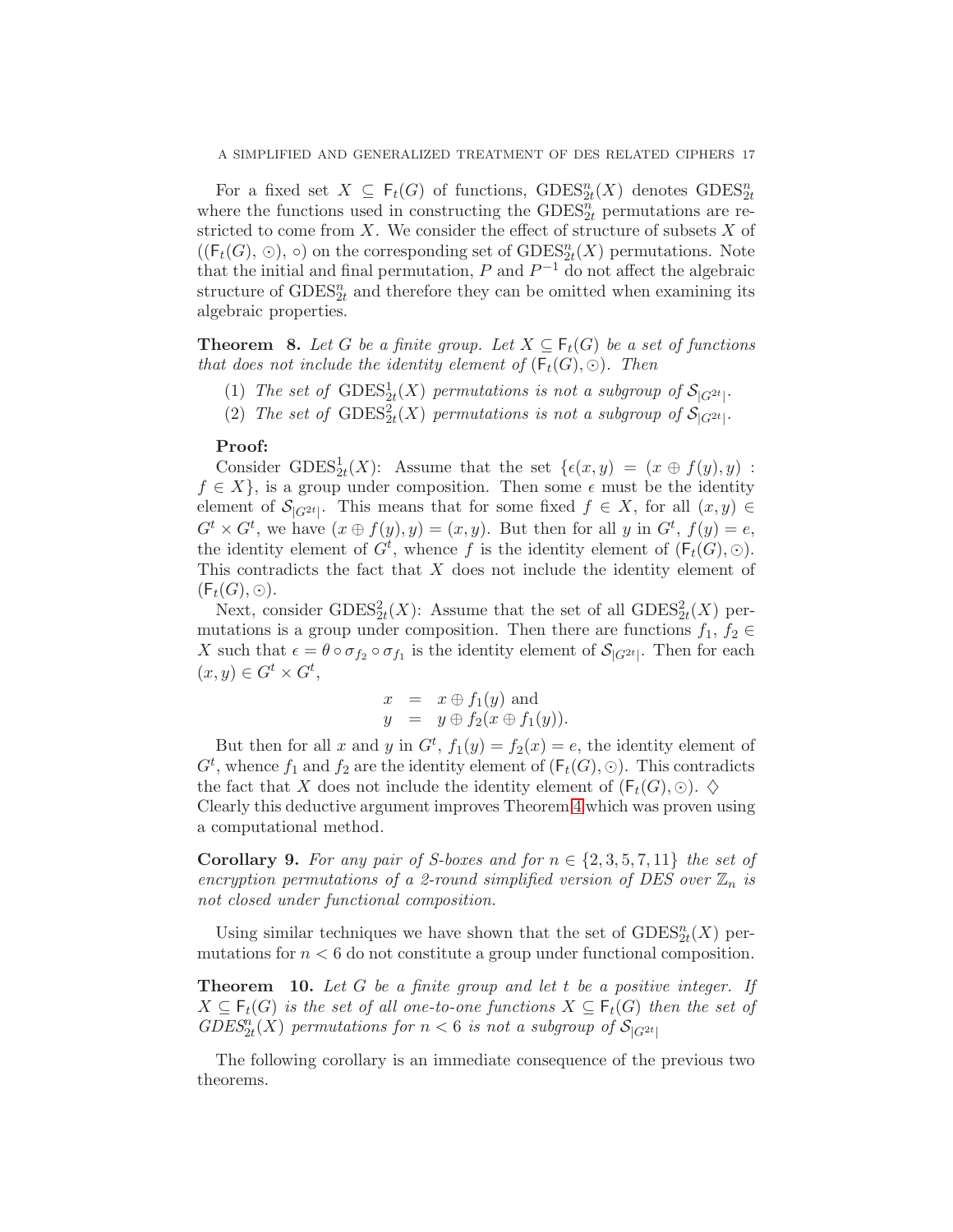1&. BABINKOSTOVA<sup>1¶</sup>, A. M. BOWDEN<sup>2</sup><sup>\*</sup>, A. M. KIMBALL<sup>3\*</sup>, AND K. J. WILLIAMS<sup>1</sup><sup>\*</sup>

Corollary 11. For each of B-DES, S-DES and E-DES, the corresponding set of encryption permutations does not constitute a group under functional composition.

**Definition 2.** The characteristic of the group  $(G, \oplus)$  is the least positive integer n such that for each  $x \in G$  we have  $nx = e$ .

Assuming that the group has characteristic 2 and that the set of  $\text{GDES}^{n-2}_{2t}$ permutations does not contain the identity element of  $\mathcal{S}_{|G^{2t}|}$  we can extend the previous result to  $n \geq 6$  (Theorem [12\)](#page-17-0). This partially answers the question from [\[16\]](#page-22-7) whether the set of encryption permutations in classical DES contains the identity element. Note that showing that the set of  $\text{GDES}_{2t}^n$ permutations does not contain the identity element implies that it is also not closed under functional composition.

<span id="page-17-0"></span>**Theorem** 12. Let  $G$  be a finite group of characteristic 2. If for each instance  $\text{GDES}_{2t}^{n-2}$  the set of  $\text{GDES}_{2t}^{n-2}$  encryption permutations does not contain the identity element of  $S_{|G^{2t}|}$ , then for each instance of  $\text{GDES}_{2t}^n$ the subset of  $\text{GDES}_{2t}^n$  encryption permutations for which  $f_1 = f_n$  is not a subgroup of  $S_{|G^{2t}|}$ .

# Proof:

Recall that<sup>[5](#page-17-1)</sup> GDES<sup>n</sup><sub>2t</sub> permutations are of the form

$$
\epsilon_n = \theta \circ \sigma_{f_n} \circ \sigma_{f_{n-1}} \circ \cdots \circ \sigma_{f_2} \circ \sigma_{f_1}.
$$

Let  $(x_i, y_i)$  denote  $\epsilon_i(x, y)$  for  $(x, y) \in G^t \times G^t$  and  $1 \leq i \leq n$ . Assume that the subset of  $\text{GDES}_{2t}^n$  permutations for which  $f_1 = f_n$  contain the identity element of  $\mathcal{S}_{|G^{2t}|}$ .

Fix an instance of  $\text{GDES}_{2t}^n$  for which there is a key giving rise to the sequence  $(f_1, \dots, f_n)$  of round functions such that  $f_1 = f_n$ , and the corresponding  $\text{GDES}_{2t}^n$  encryption permutation is the identity function. Also fix a key k giving rise to such a sequence  $(f_1, \dots, f_n)$  of round functions. Thus, for all  $x, y \in G^t \times G^t$  we have  $\epsilon_n(x, y) = (x, y)$ .

Note that from this instance of  $\text{GDES}_{2t}^n$  we can define an instance of  $GDES_{2t}^{n-1}$  so that the key schedule of the latter is related as follows to the key schedule of the former: For the given key k, if  $(k_1, \dots, k_n)$  are the n round keys of  $\text{GDES}_{2t}^n$ , then  $(k'_1, \dots, k'_{n-1})$  are the corresponding round keys for  $\text{GDES}_{2t}^{n-1}$ , where  $k'_i = k_{i+1}$  for  $1 \leq i < n$ .

Then we can write  $\epsilon_n = \epsilon'_{n-1} \circ \sigma_{f_1}$  where  $\epsilon'_{n-1} = \theta \circ \sigma_{f_n} \circ \sigma_{f_{n-1}} \circ \sigma_{f_3} \circ ... \circ \sigma_{f_2}$ is the corresponding  $\text{GDES}_{2t}^{n-1}$  encryption permutation arising from the key k. For convenience, write  $(\bar{x}_{n-1}, y_{n-1})$  for  $\epsilon'_{n-1}(x, y)$ .

Since we assumed that  $\epsilon_n$  is the identity function we find that  $\epsilon'_{n-1} = \sigma_{f_1}^{-1}$  $^{-1}_{f_1},$ *i.e.*, for all x and y in  $G^t$ ,

<span id="page-17-2"></span>(5) 
$$
\epsilon'_{n-1}(x,y) = (y \ominus f_1(x),x)
$$

<span id="page-17-1"></span><sup>5</sup>Note that the initial and the final permutation don't affect the algebraic structure of  $\text{GDES}^n_{2t}$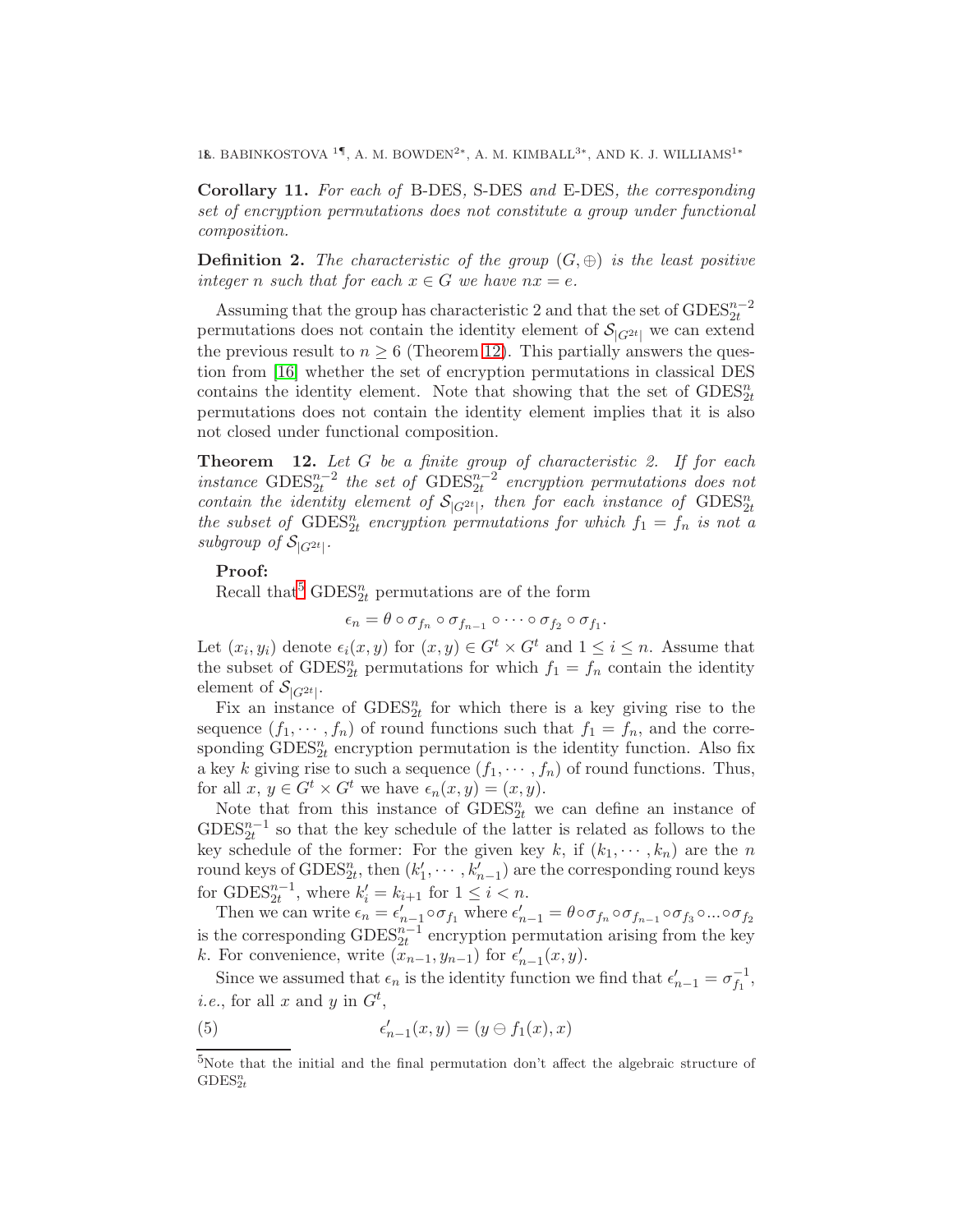On the other hand we can write  $\epsilon'_{n-1}(x, y) = \theta \circ \sigma_{f_n} \circ \theta \circ \epsilon'_{n-2}(x, y)$ , where as before  $\epsilon'_{n-2}$  is a corresponding  $\text{GDES}_{2t}^{n-2}$  encryption permutation obtained from the key k using the ideas above to define an instance of  $\text{GDES}_{2t}^{n-2}$  from the instance of  $\text{GDES}_{2t}^{n-1}$ . Note that for all x and y in  $G^t$ ,

(6) 
$$
\theta \circ \sigma_{f_n} \circ \theta(x, y) = (y \oplus f_n(x), x).
$$

From equations [\(5\)](#page-17-2) and [\(6\)](#page-18-0) we see that for all x and y in  $G<sup>t</sup>$  we have, setting  $\epsilon'_{n-2}(x, y) = (x_{n-2}, y_{n-2})$ , that

<span id="page-18-0"></span>
$$
(y \ominus f_1(x), x) = (y_{n-2} \oplus f_n(x_{n-2}), x_{n-2}).
$$

Thus, for all x and y in  $G<sup>t</sup>$  we have that  $x_{n-2} = x$ , and  $y \ominus f_1(x) =$  $y_{n-2} \oplus f_n(x)$ . Since we assumed that  $f_1 = f_n$  and that the group has characteristic 2, we find that for all  $y \in G^t$ ,  $y_{n-2} = y$ . But then the encryption permutations of this instance of  $\text{GDES}_{2t}^{n-2}$  contain the identity element of  $\mathcal{S}_{|G^{2t}|}$ . This establishes the contrapositive of the theorem.  $\diamondsuit$ 

In [\[2\]](#page-21-8) we show when the group generated by the *n*-round  $\text{GDES}^n_{2t}$  permutations, where the underlying Feistel network based on the binary operation of G contains odd permutations.

**Theorem 13.** [\[2\]](#page-21-8) Let G be a finite group and let n be positive integer. If  $|G|$   $\leq$  2,3 mod 4 and t is odd then the group generated by the set of  $\text{GDES}_{2t}^n$  encryption permutations is not a subgroup of  $\mathcal{A}_{|G^{2t}|}$ .

**Corollary 14.** The subgroup of  $S_{3^{18}}$  that is generated by the set of E-DES permutations is a group that contains as many even permutations as odd permutations.

Based on several asymptotic results that appear in the literature ( [\[3\]](#page-21-13), [\[12\]](#page-21-14), or [\[20\]](#page-22-11)) about generating the alternating group or the symmetric group we make the following conjecture.

Conjecture 1. The group generated by the set of E-DES permutations is  $\mathcal{S}_{3^{18}}$  .

<span id="page-18-1"></span>**Theorem** 15. Let  $G$  be a subgroup of the finite group  $H$ . If there is an S-box set for G such that the corresponding set of  $\text{GDES}^2_{2t}$  encryption permutations do not constitute a group, then there is an S-box set for H such that the corresponding set of  $HDES<sub>2t</sub><sup>2</sup>$  encryption permutations do not constitute a group.

**Proof:** Let S-boxes  $S_1, \dots, S_n$  for  $GDES_{2t}^2$  be given such that the set of encryption permutations of  $\text{GDES}_{2t}^2$  defined from these S-boxes does not constitute a group under composition. We may assume that  $t = j \cdot n$ , while round key lengths are  $(i + j) \cdot n$ . Thus each of these S-boxes has  $|G^i|$  rows and  $|G^j|$  columns. Each of the row entries is an element of  $G^j$ . We may assume that each of the  $|G|^i$  rows is indexed by an element of  $G^i$  and each of the  $|G|^j$  columns is indexed by elements of the set  $G^j$ .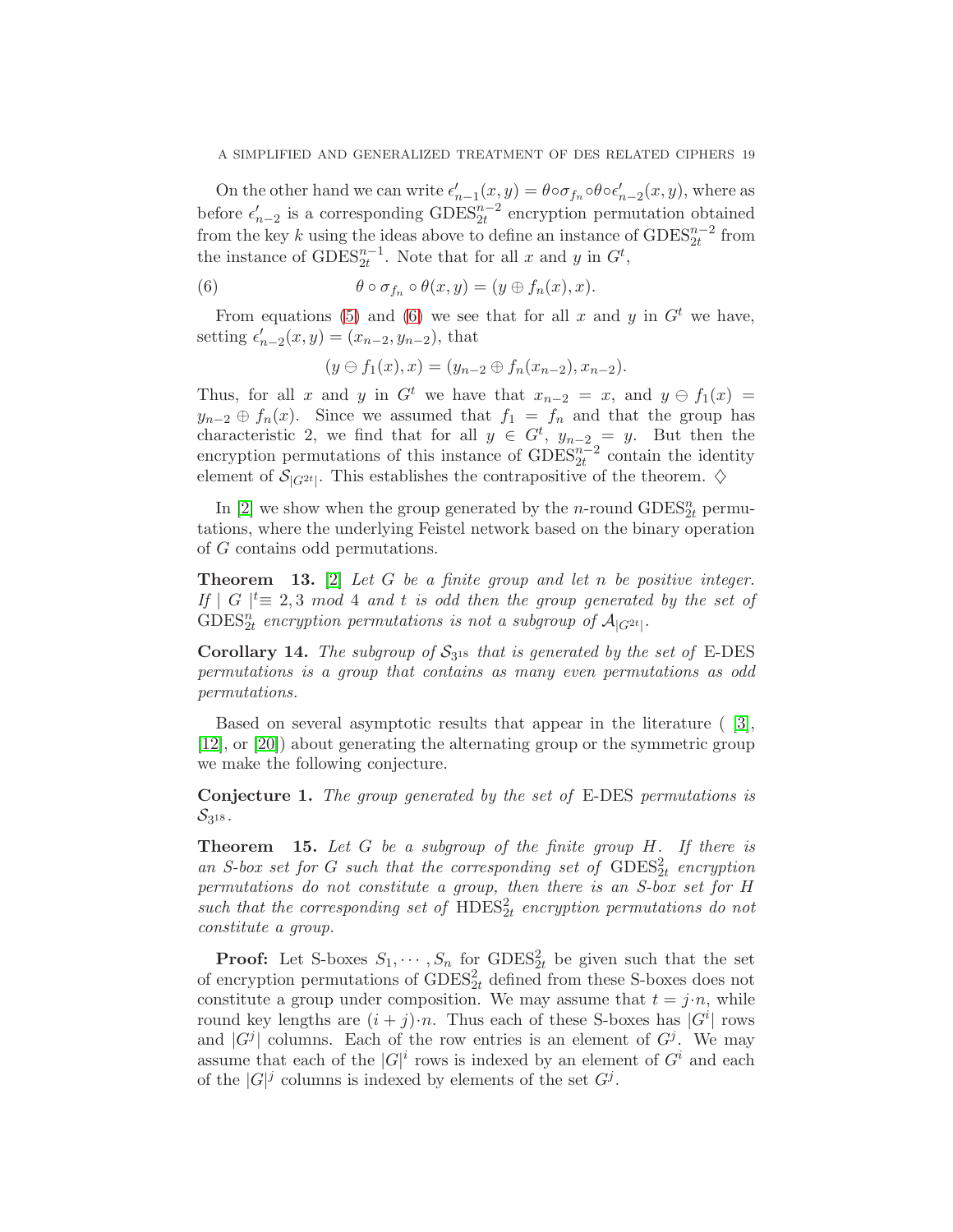20. BABINKOSTOVA $^{1\P},$ A. M. BOWDEN<sup>2∗</sup>, A. M. KIMBALL<sup>3∗</sup>, AND K. J. WILLIAMS<sup>1</sup><sup>∗</sup>

Now expand each S-box  $S_p$  to an S-box  $R_p$  as follows: Adjoin  $|H^i| - |G^i|$ additional rows, and  $|H^j| - |G^j|$  additional columns to obtain an  $|H^i|$ -by- $|H^j|$  array such that the top left  $|G^i|$ -by- $|G^j|$  corner is the given S-box  $S_m$ , and the remaining entries are all from  $H^{j} \setminus G^{j}$ . The additional rows are now indexed by elements of  $H^i \setminus G^i$ , and the additional columns are indexed by elements of  $H^j \setminus G^j$ .

**Claim:** The set of  $HDES_{2t}^2$  permutations arising from the S-boxes  $R_1, \dots, R_n$ does not constitute a group under functional composition.

For assume the contrary. Let  $k_1$  and  $k_2$  be  $\text{GDES}_{2t}^2$  keys such that  $T_{k_2}T_{k_1}$ is not of the form  $T_{k_3}$  for some  $\text{GDES}^2_{2t}$  key  $k_3$ . Observe that the set of  $\text{GDES}_{2t}^2$  keys is subset of the set of  $\text{HDES}_{2t}^2$  keys, and that the set of  $\text{GDES}_{2t}^2$ plaintexts is a subset of the set of  $HDES<sub>2t</sub><sup>2</sup>$  plaintexts.

By our hypothesis there is an  $HDES<sub>2t</sub><sup>2</sup>$  key k, fixed from now on, such that

$$
T_{k_2}T_{k_1}=T_k.
$$

By the choice of the keys  $k_1$  and  $k_2$  it follows that k has an entry from  $H \backslash G$ . It also follows that there is a plaintext  $m \in G^{2t}$  such that during encryption of m using  $T_k$ , in some of the two Feistel rounds an entry of k which is in  $H \setminus G$  is used, for otherwise we may modify k so that all entries are from G and still have  $T_{k_2} T_{k_1} = T_k$ , contradicting the choice of  $k_1$  and  $k_2$ .

Encryption of m by  $T_{k_2}T_{k_1}$ : Let  $m_{\ell}$  denote the left half of m and let  $m_r$ denote the right half of m. Consider  $E(m_r)$ , the expansion of  $m_r$ , used in specifications of the encryption algorithm  $\text{GDES}^2_{2t}$  in use.

In round 1 of  $T_{k_1}$  we see that the first step is  $m_1^1 = E(m_r) \oplus k_1^1$  where  $k_1^1$ is the first round subkey. Now all  $(i + j) \cdot n$  entries of  $m_1^1$  are elements of G, and thus point to entries of the S-boxes  $S_1, \dots, S_n$ , so that the output of this round is another element,  $e_1^1$ , of  $G^{2t}$ . Completing the second round of  $T_{k_1}$  produces an element  $e_2^1$  of  $G^{2t}$ , which is input of  $T_{k_2}$ . By similar considerations the result of applying  $T_{k_2}$  to  $e_2^1$  is the element  $T_{k_2}T_{k_1}(m)$  of  $G^{2t}$ .

Encryption of m by  $T_k$ : Now consider the destiny of m under the encryption permutation  $T_k$ . By our earlier remark about the use of entries of k during the encryption process, for some round  $j \leq 2$ , the round key  $k^{j}$  has an entry in  $H \setminus G$  which is used in that round. Let j denotes the first round when this occurs.

**Case 1: j=1.** The input to round 1 is  $m \in G^{2t}$ . With  $E(m_r)$  the expansion of the right half to an  $(i + j) \cdot n$  sequence from  $G, m^1 = E(m_r) \oplus k^1$  has an entry from  $H \setminus G$  as it is a group element of H obtained from the group operation of an element of the subgroup  $G$  with an element not in  $G$ . But then  $m<sup>1</sup>$  points, for some S-box  $R_p$  either at a row beyond the  $|G^i|$ -th, or at a column beyond the  $|G^j|$ -th. By the construction of the expanded S-boxes over H, the return from this S-box consists of j-nits from  $H^j \setminus G^j$ , and thus the output from this step is  $e_1$ , which has  $n \cdot j$  nits, and one of the n blocks of consecutive nits has an entry from  $H \setminus G$ . The output from this round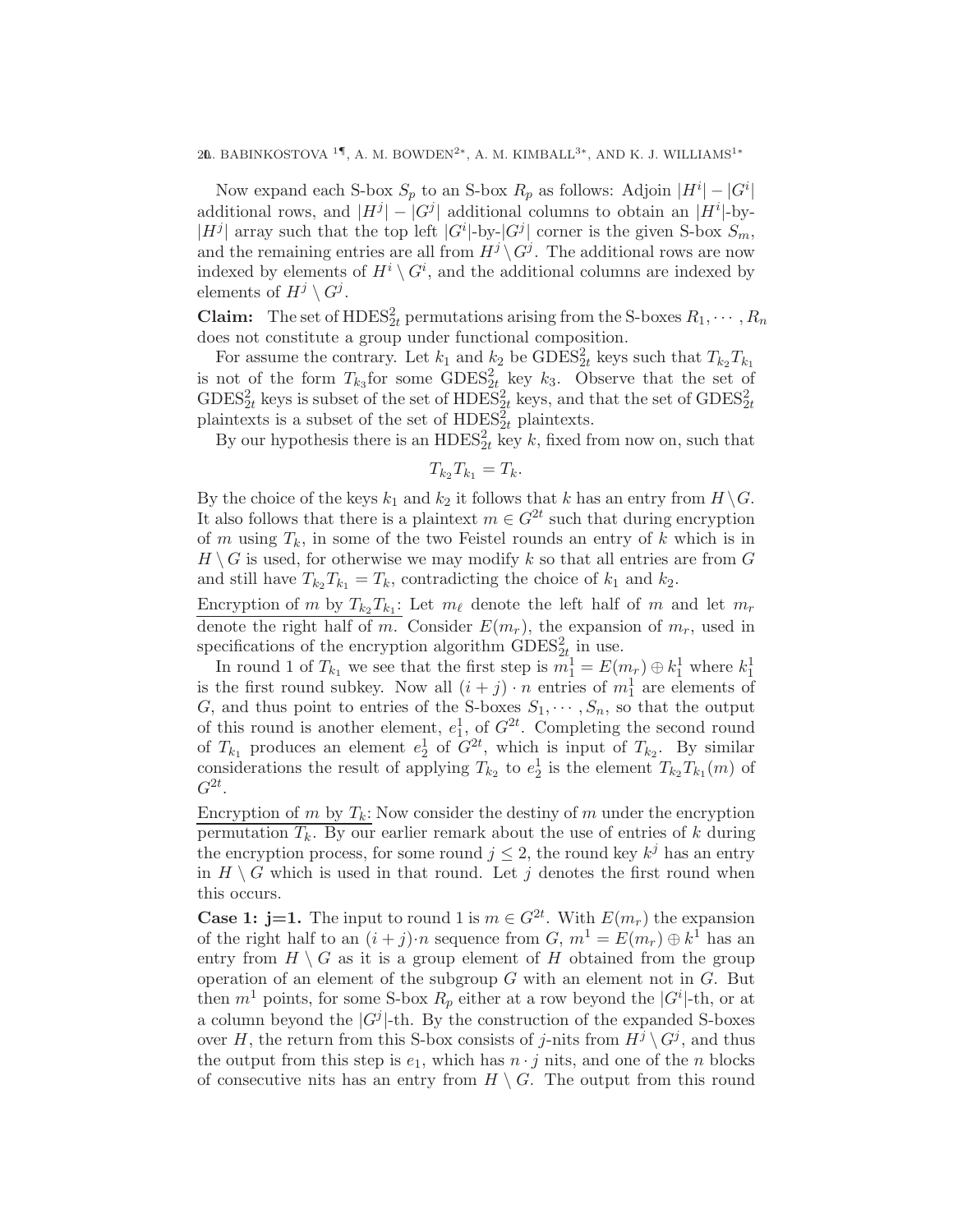then is of the form a list of length 2·t with first t entries  $m_r$ , the right half of the original message, a member of  $G<sup>t</sup>$ , and  $m<sub>\ell</sub> \oplus e<sub>1</sub>$  which is a member of  $H^t \setminus G^t$ . After the second round of the encryption using the key k we find that the right half of the output ciphertext still is  $m_\ell \oplus e_1$ , and so the result of the encryption is not a member of  $G^{2t}$ , contradicting that for all  $m, T_{k_2}T_{k_1}(m) = T_k(m).$ 

**Case 2: j=2.** The output of the first round of  $T_k$  is an element of  $G^{2t}$ . Thus the input to round 2 is an  $M \in G^{2t}$ . Let  $M_{\ell}$  denote the left t nits of M, and  $M_r$  the right t nits. Let  $E(M_r)$  be the expansion of the right half to an  $(i + j) \cdot n$  sequence from G. Then  $M^1 = E(M_r) \oplus k^2$  has an entry from  $H \setminus G$  as it is a group element of H obtained from the group operation of an element of the subgroup G with an element not in G.

But then  $M^1$  points, for some S-box  $R_p$  either at a row beyond the  $|G^i|$ th, or at a column beyond the  $|G^j|$ -th. By the construction of the expanded S-boxes over  $H$ , the return from this S-box consists of j-nits including some from  $H \setminus G$ . Thus the return from the S-boxes is an element of  $H^t \setminus G^t$ , say e. But then  $M_{\ell} \oplus e$  still is a member of  $H^t \setminus G^t$  as G is a subgroup of H. Since this is the right half of the output from the second round of the encryption using the key k, it follows that  $T_k(m) \in H^{2t} \setminus G^{2t}$ , and thus  $T_{k_2}T_{k_1}(m) \neq T_k(m)$ , a contradiction.

It follows that set of encryption permutations of  $HDES_{2t}^2$  with the S-boxes  $R_1, \dots, R_n$  does not constitute a group.  $\diamondsuit$ 

The following corollary follows directly from the previous theorem.

**Corollary 16.** Let G be an arbitrary finite group. If there is an S-box set for  $\text{GDES}_{2t}^2$  encryption permutations do not constitute a group, then for any finite group H there is an S-box set such that the set of  $\mathrm{UDES}^2_{2t}$  encryption permutations where  $U = G \times H$  do not constitute a group.

Note that the last  $|H|^i - |G|^i$  rows of the S-boxes  $R_1, \dots, R_n$  appearing in the proof of Theorem [15](#page-18-1) do not contain any members of  $G<sup>j</sup>$ , and thus are not permutations of members of  $H^j$ . We conjecture that expansions of the original set n of S-boxes can be found such that if the rows of the original S-boxes were permutations of  $G<sup>j</sup>$ , then the rows of the expanded S-boxes will be permutations of  $H^j$ , and the theorem would hold.

# 7. Conclusions and future work

This paper is a study of DES-like ciphers over arbitrary finite groups. We introduced a new simplified version of DES based on the finite group  $\mathbb{Z}_3$ . We showed that its set of encryption permutations does not form a group under functional composition. Corollary [9](#page-16-0) indicates that this result is not particular to the underlying group  $\mathbb{Z}_3$ . Theorem [8](#page-16-1) shows that this conclusion holds for arbitrary finite groups. Our proof of this fact deviates from former computationally intensive methods by being a purely deductive proof. Before we discovered our deductive proof we also used the cycling closure test as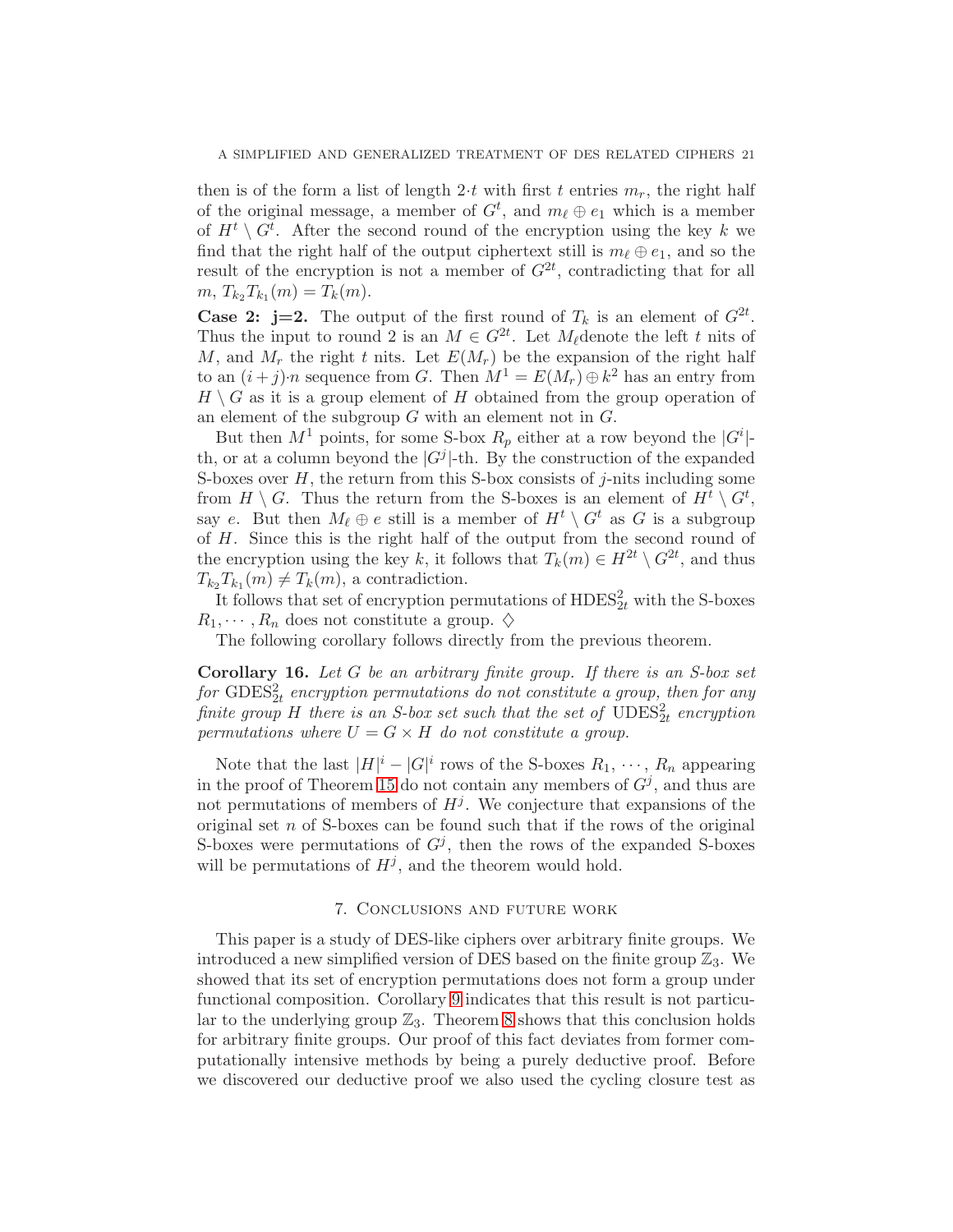22. BABINKOSTOVA $^{1\P},$ A. M. BOWDEN<sup>2</sup>\*, A. M. KIMBALL<sup>3</sup>\*, AND K. J. WILLIAMS<sup>1</sup>\*

was used in the case of DES for the same question. All examples of DES-like cryptosystems are based on commutative groups. Though Theorem [8](#page-16-1) applies also to this case, we have not yet explored potential new complications that may arise when a version of DES is based on a non-commutative group.

The group generated by this simplified DES cipher is not the alternating group as opposed to the group generated by the one-round functions of the classical DES and other block ciphers that generate the alternating group. It would be interesting to determine which finite groups can be the group generated by the set of encryption permutations of a DES-like cipher.

We showed that the *n*-round Feistel networks,  $n \leq 6$  with one-to-one round functions "do not form a group" i.e. the set of such Feistel permutations do not form a group under functional composition. It will be useful to know whether one can extend this result to hold for any number of rounds and based on any group operation in the underlying Feistel network. Our results motivate a need for re-examining the DES-like ciphers to determine the extent to which the old results hold when we consider arbitrary finite algebraic structures.

## **REFERENCES**

- <span id="page-21-9"></span>[1] G. Abdelmouez, F. S. Helail, and A.A. Elkouny, New DES based on Elliptic Curves, World Academy of Science, Engineering and Technology 63 (2010), 128–132.
- <span id="page-21-8"></span>[2] L. Babinkostova, A. M. Bowden, A. M. Kimball, K. Williams, Algebraic Structures and Block Ciphers, (in preparation).
- <span id="page-21-13"></span>[3] L. Babai, The probability of generating the symmetric group, **Journal of Combina**torial Theory 52 (1989), 148–153.
- <span id="page-21-2"></span>[4] E. Biham and A. Shamir, Differential Cryptanalysis of the Data Encryption Standard, Springer Verlag, (1993).
- <span id="page-21-10"></span>[5] D.K. Branstead, J. Gait, S. Katzke, Report of the Workshop on Cryptography in Support of Computer Security, National Bureau of Standards, NBSIR 77-1291, (1977).
- <span id="page-21-11"></span>[6] E.F. Brickell, J.H. Moore and M.R. Purtill, Structure in the S-boxes of the DES, Proceedings on Advances in Cryptology (1983), 3–8.
- <span id="page-21-3"></span><span id="page-21-1"></span>[7] K. W. Campbell and M.J. Wiener,  $DES$  is not a Group, Crypto '92, 512–520.
- [8] G. Carter, E. Dawson, and L. Nielsen, A Latin Square variation of DES, **Proceeding** of Workshop on Selected Areas of Cryptography, (1995).
- <span id="page-21-12"></span>[9] N.T. Courtois, G. Castagnos and L. Goubin, What do DES S-boxes Say to Each Other?, IACR Cryptology ePrint Archive, (2003).
- <span id="page-21-7"></span>[10] D. Coppersmith, The Data Encryption Standard (DES) and its strength against attacks, IBM Journal of Research and Development, Vol. 38 (1994), 243–250.
- <span id="page-21-5"></span>[11] D. Coppersmith and E. Grossman, Generators for Certain Alternating Groups with Applications to Cryptography, SIAM Journal on Applied Mathematics Vol.29 (1975), 624–627.
- <span id="page-21-14"></span>[12] J.D. Dixon, The probability of generating the symmetric group, Mathematics Z. 110 (1969), 199–205.
- <span id="page-21-6"></span>[13] S. Even and O. Goldreich, DES-Like Functions Can Generate the Alternating Group, IEE Transactions on Information Theory, Vol.29 (1983), 863–865.
- <span id="page-21-0"></span>[14] H. Feistel, Cryptography and Computer Privacy, Scientific American, Vol. 228 (1973), 15–23.
- <span id="page-21-4"></span>[15] J. A. Gallian, Contemporary Abstract Algebra, Huston Mifflan Company, (1992).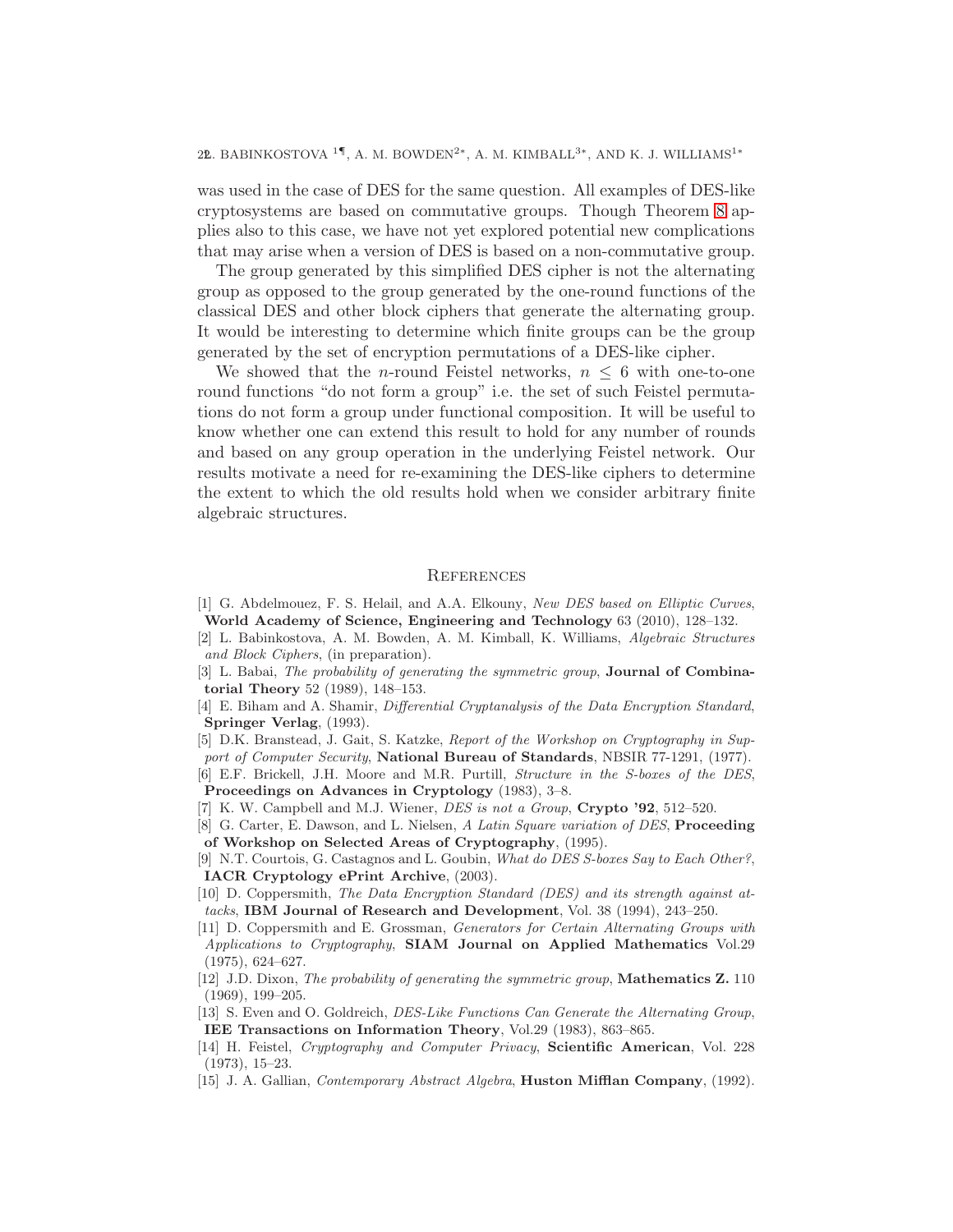- <span id="page-22-7"></span>[16] B.S. Kaliski, R.L. Rivest, and A.T. Sherman, Is the Data Encryption Standard a Group? (Results of Cycling Experiments on DES), **Journal of Cryptology**, Vol. 1 (1988), 3–36.
- <span id="page-22-6"></span>[17] B.S. Kaliski, R.L. Rivest, and A.T. Sherman, Is DES a pure cipher?, Crypto '85, 212–226.
- [18] J. Konikoff and S. Toplosky, Analysis of Simplified DES Algorithms, Cryptologia, Vol. 34 (2010), 211–224.
- <span id="page-22-9"></span>[19] M. Luby and C. Rackoff, How to construct pseudorandom permutations and pseudorandom functions, **SIAM Journal of Computing**,  $17(2)$ ,  $(1988)$ ,  $373-386$ .
- <span id="page-22-11"></span> $[20]$  A. Marioti and M. C. Tamburini, *Bounds for the probability of generating the sym*metric and alternating groups, **Archiv der Mathematik**, Vol. 96 (2011), 115–121.
- <span id="page-22-0"></span>[21] W. Mao, Modern Cryptography: Theory and Practice, Prentice Hall, (2003).
- <span id="page-22-2"></span>[22] L. Miller,Generators of the Symmetric and Alternating Group, The American Mathematical Monthly, Vol. 48,  $(1941)$ ,  $43 - 44$ .
- [23] S. Patell, Z. Ramzan and G. S. Sundaram, Luby-Rackoff Ciphers: Why XOR Is Not So Exclusive, Lecture Notes in Computer Science, Vol. 2595, (2001), 271–290.
- <span id="page-22-10"></span>[24] G. Piret, LubyRackoff Revisited: On the Use of Permutations as Inner Functions of a Feistel Scheme, Designs, Codes and Cryptography Vol. 39 (2006), 233–245.
- <span id="page-22-4"></span>[25] E. F. Schaefer, A Simplified Data Encryption Standard Algorithm, Cryptologia, Vol. 20 (1996), 77–84.
- <span id="page-22-8"></span>[26] C. E. Shannon, A Mathematical Theory of Communication, Bell System Technical Journal, 27 (1948), 379-423.
- <span id="page-22-5"></span>[27] W. Trappe and L. C. Washington, Introduction to Cryptography with Coding Theory, Pearson Education, (2006).
- <span id="page-22-1"></span>[28] Data Encryption Standard, Federal Information Processing Standards Publications, U.S. Department of Commerce/National Institute of Standards and Technology, (1977).
- <span id="page-22-3"></span>[29] R. Wernsdorf, The One-Round Functions of the DES Generate the Alternating Group, Eurocrypt '92, 99–112.

<sup>1</sup> Department of Mathematics, Boise State University, Boise ID 83725

<sup>2</sup> Department of Mathematics, Loyola Marymount University, Los Angeles, CA 90045

<sup>3</sup> Department of Mathematics, University of Western Carolina, Cullowhee, NC 28723